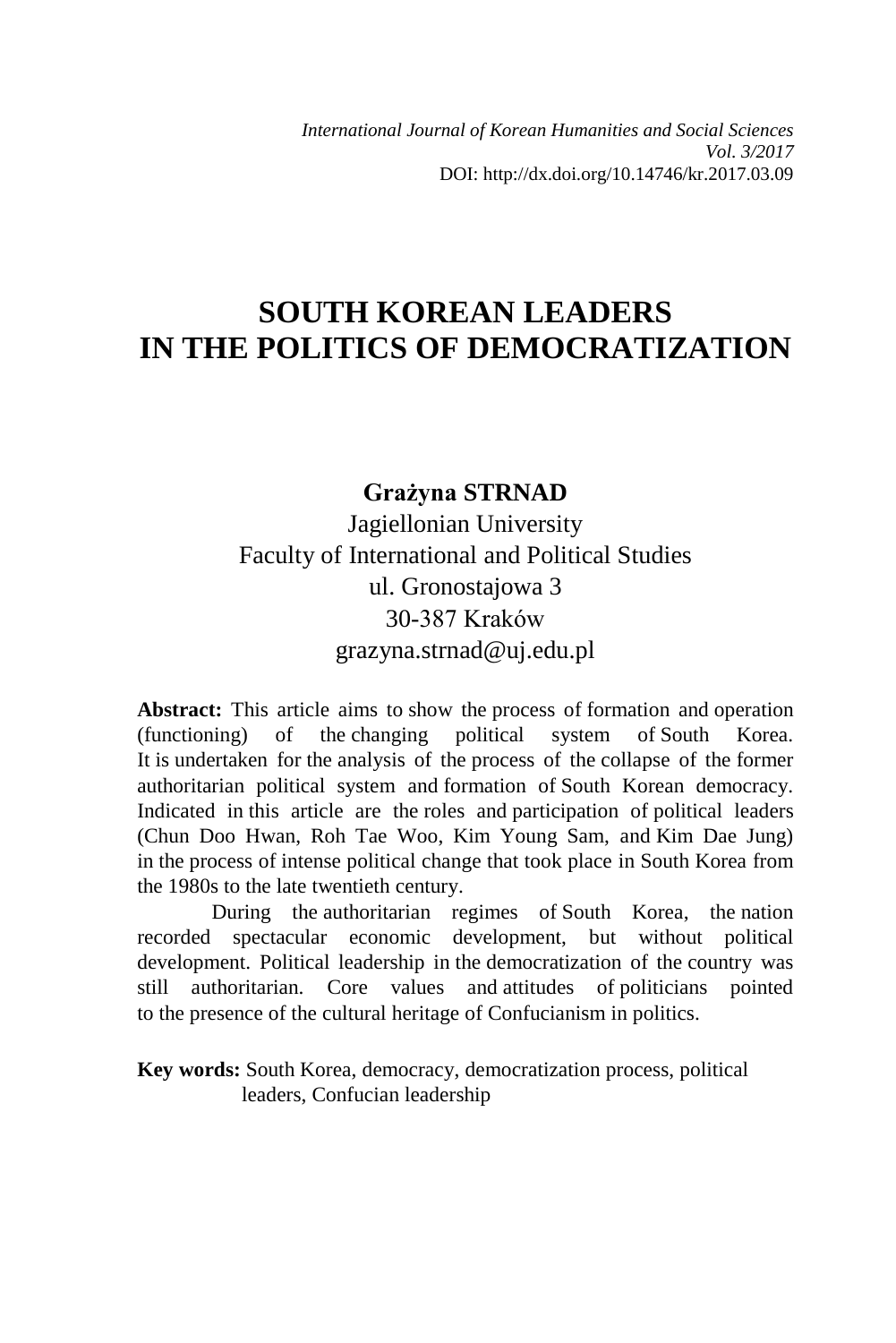#### **POŁUDNIOWOKOREAŃSCY LIDERZY W POLITYCE DEMOKRATYZACJI**

**Streszczenie**: Artykuł ma na celu ukazanie procesu kształtowania się i funkcjonowania zmieniającego się systemu politycznego w Korei Południowej. Podejmowana zostaje analiza procesu upadku autorytarnego systemu politycznego i formowanie się południowokoreańskiej demokracji. Wskazano na rolę i uczestnictwo liderów politycznych (Chun Doo Hwan, Roh Tae Woo, Kim Young Sam, Kim Dae Jung) w procesie intensywnych zmian politycznych, które miały miejsce w Korei Południowej pod koniec lat 80 XX wieku.

W okresie autorytarnych rządów Korea Południowa odnotowała spektakularny rozwój gospodarczy, jednak nie towarzyszył temu rozwój polityczny. Przywództwo polityczne w demokratyzującym się państwie nadal pozostawało autorytarne. Ponadto wyznawane wartości i postawy polityków wskazywały na obecność kulturowego dziedzictwa konfucjanizmu w polityce.

**Słowa klucze:** Korea Południowa, demokracja, proces demokratyzacji, liderzy polityczni, konfucjańskie przywództwo

# 민주화 투쟁시기 한국의 정치 지도자들

개약**:** 본고의 목적은 한국의 변화하는 정치 체제의 형성과 운영(기능)과정을 보여주는 것이다. 이 연구는 전독재정치체제가 붕괴되고 남한민주주의가 형성되는 과정을 분석하기 위해 착수되었다. 본 연구서는 1980년대부터 20세기말까지 한국에서 일어난 치열한 정치적 변화 과정에서 정치지도자 (전두환, 노태우, 김영삼, 김대중)의 역할과 참여가 검토된다. 독재정권시대에 한국은 놀라운 경제발전을 기록했지만 정치발전은 없었다. 국가의 민주화에서 정치적 리더십은 여전히 독재적이었다. 정치가의 핵심 가치와 태도는 정치에서 유교의 문화유산이 존재함을 지적했다.

키워드: 한국, 민주주의, 민주화과정, 정치지도자, 유교리더십

# 1. South Korean Democracy – The Negotiated Compromise

South Korea for many years was considered one of the poorest agricultural countries in the world. Since 1962, it increasingly became a place of rapid industrialization, and by the end of the nineteen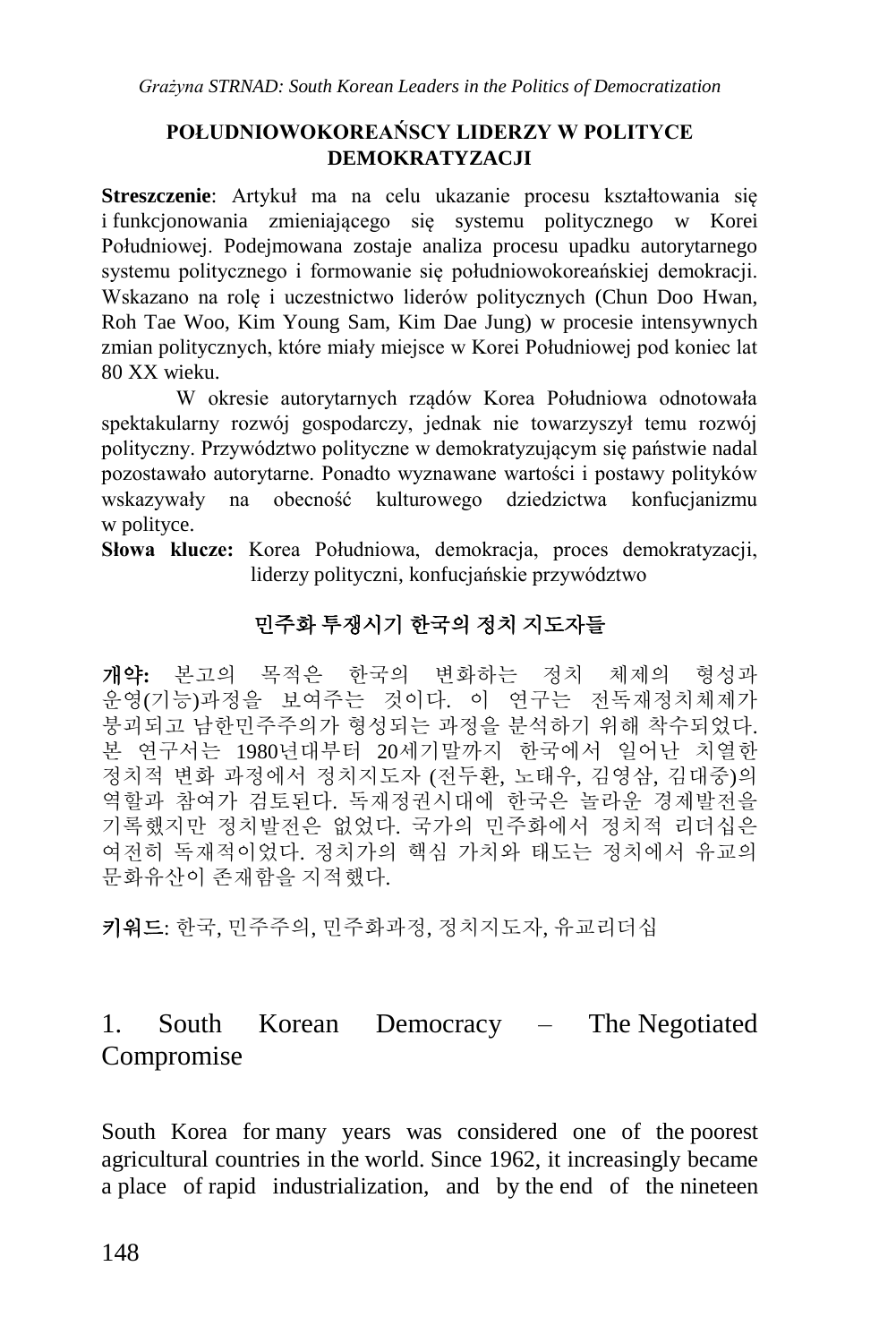eighties had achieved the status of a newly industrialized country. Seoul's economic success has been called "economic miracle on the Han River", which has become the key to the international promotion of South Korea. The spectacular economic development, which appeared during the period of authoritarian rule, however, was not accompanied by political development.

The process of democratic change in the system did not start due to a gradual collapse of the government of President Chun Doo Hwan. Since the nineteen eighties, the formerly authoritarian political system of the Republic of Korea has, in fact, been unable to solve socio-political problems resulting from changes in South Korean society. South Korean political transition became possible as a result of a negotiated compromise pact between the political elites of the authoritarian governments of Chun Doo Hwan and Roh Tae Woo, with the democratic opposition (Kim Young Sam and Kim Dae Jung).

The agreements among South Korean political elites were in the interest of each participating party. For the ruling party, to accept the democratic rules of the political game meant the possibility of continuing its government. The use of violence could, in fact, have led to the loss of power. In turn, the opposition party, which was not strong enough to overthrow the government, concluded that by entering into a pact with the authoritarian governments, it had a chance to become a legitimate participant in the political life of the country, and could therefore, ultimately assume power over the state.

The risk of losing political power was a major reason why the elite of the South Korean government and the opposition entered into bilateral negotiations. The logic was that none of the parties would lose all their access and hold on political power and influence. This became the basis of the political pact. As a result, each party received the chance to compete for power. Mutually reduced risk and uncertainty made the reformers of the Democratic Justice Party and the moderate opposition politicians decide to cooperate in the construction of South Korean democracy.

During the change of the political system special roles played by the leaders of the two sides: presidents Chun Doo Hwan and Roh Tae Woo (generals, deriving power from an authoritarian regime), and Kim Young Sam and Kim Dae Jung (leaders of the democratic opposition). South Korean political leaders during their governments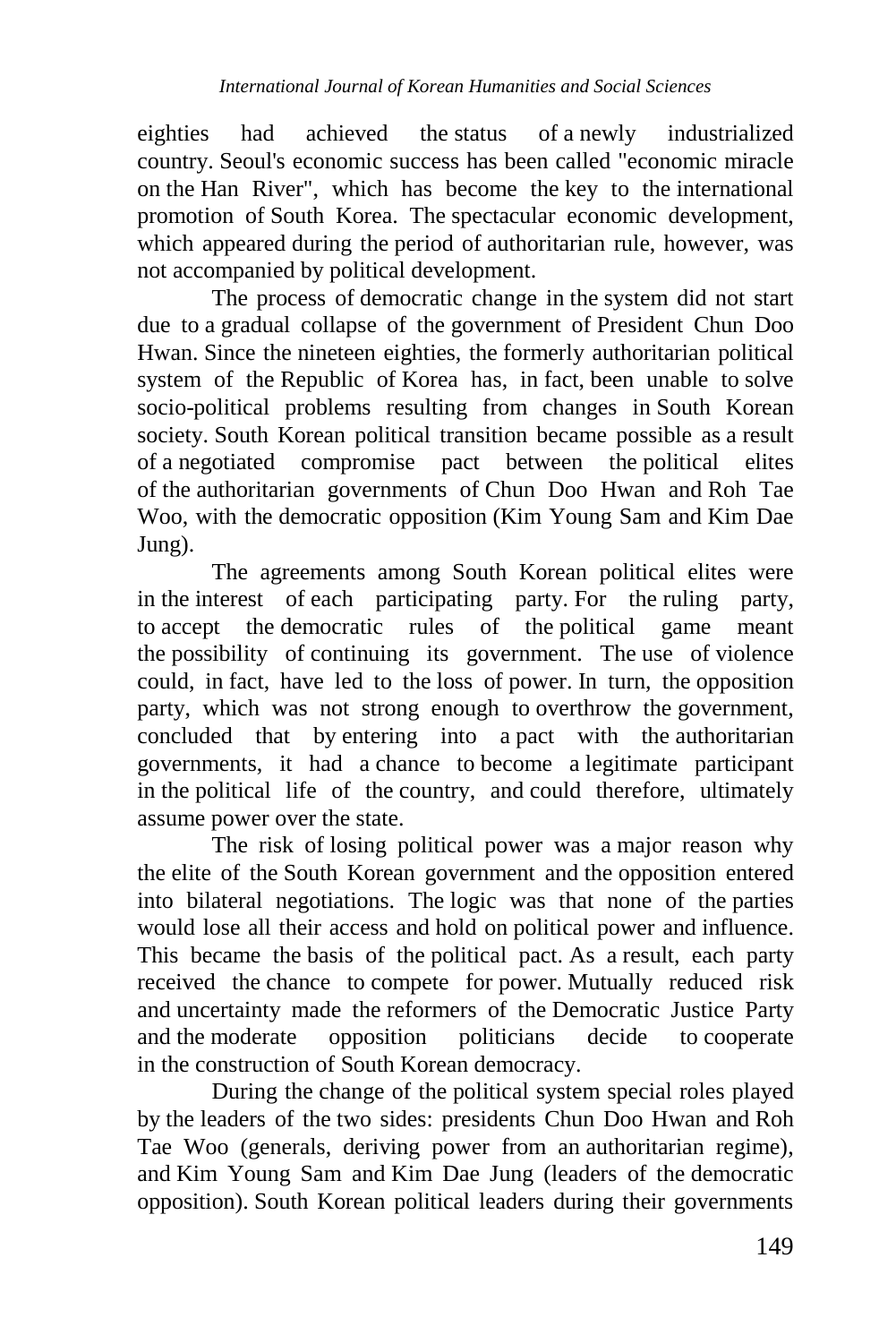had to cope with different challenges: Chun Doo Hwan's government was seen as lacking legitimacy during the Fifth Republic, while attempting to liberalize its authoritarianism, while the nascent democratic opposition centered on the New Democratic Party of Korea and a number of pro-democracy social movement organizations challenged Chun's power. During the Roh Tae Woo years, the problems of transition of the political system included such things as settlement of the authoritarian past, and the establishment of civilian control of the military. The Kim Young Sam administration struggled with the problems of fully consolidating democracy. Kim Dae Jung's "Sunshine Policy", that is attempts at reconciliation and reunification of the Korean states, while struggling with an economic crisis put pressure on the government (Saxer 2004: 402- 403).

|           | Chun                  | Roh             | Kim                 | Kim                    |  |
|-----------|-----------------------|-----------------|---------------------|------------------------|--|
|           | Doo                   | Tae             | Young               | Dae                    |  |
|           | $wan^*$               | <b>Woo</b>      | Sam                 | Jung                   |  |
| A         | 1931                  | 1932            | 1927                | 1924                   |  |
| <b>B.</b> | Kyongsangbuk          | Kyongsangbuk-do | Kyongsangnam-       | Chollanam-do           |  |
|           | -do                   |                 | do                  |                        |  |
| C.        | <b>KMA</b>            | <b>KAW</b>      | <b>SNU</b>          | KU, UM (Ph.D.)         |  |
| D.        | General               | General         |                     |                        |  |
| Ε.        |                       | short           | long                | average                |  |
| F.        | Government            |                 |                     |                        |  |
| G.        | <b>DJP</b>            | $_{\rm DJP}$    | <b>RDP</b>          | <b>PPD</b>             |  |
| Η.        | 1980                  | 1988            | 1993                | 1998                   |  |
|           |                       |                 |                     |                        |  |
| I.        | bloodily              | pro-democracy   | the end of the rule | <b>Sunshine Policy</b> |  |
|           | suppressed            | declaration;    | of the generals     |                        |  |
|           | pro-democracy         | Nordpolitik     |                     |                        |  |
|           | uprising              |                 |                     |                        |  |
|           | in Kwangju            |                 |                     |                        |  |
|           | 18-27                 |                 |                     |                        |  |
|           | .05.1980;             |                 |                     |                        |  |
|           | struggled             |                 |                     |                        |  |
|           | against               |                 |                     |                        |  |
|           | the June pro-         |                 |                     |                        |  |
|           | democracy<br>uprising |                 |                     |                        |  |
|           | deficiency            | transition of   | internalization     | consolidation          |  |
| J.        |                       |                 |                     |                        |  |

Table 1. Profiles of South Korean Political Leaders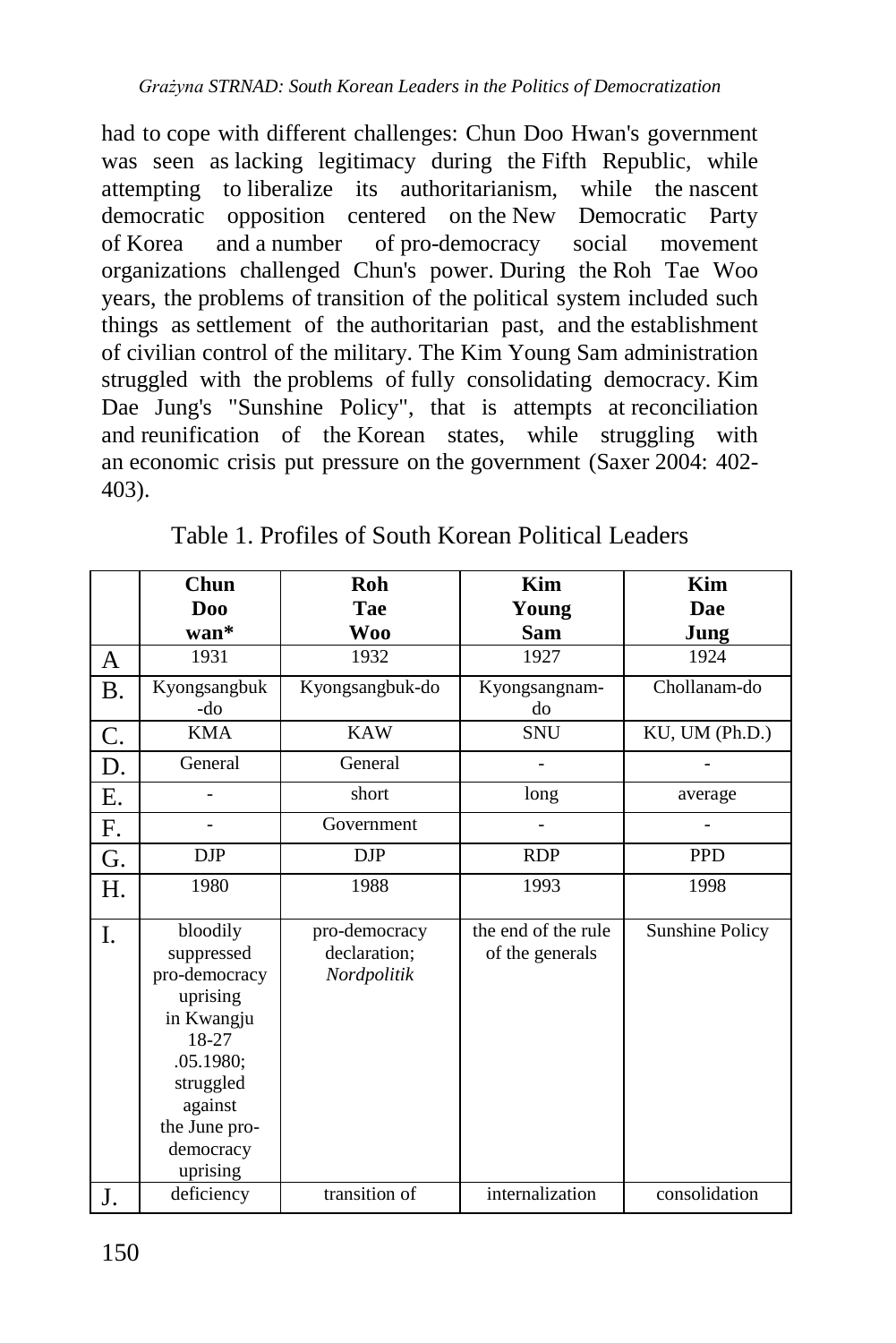| of political | the political system; | of democratic | of democracy:   |
|--------------|-----------------------|---------------|-----------------|
| legitimacy   | Northern Policy       | values:       | Sunshine Policy |
|              |                       | consolidation |                 |
|              |                       | of democracy  |                 |

*Source*: Elaboration by Author (from numerous sources)

\* - Direct presidential elections did not cover the period of the rule of Chun Doo Hwan

| $A -$ | year of birth                                           |         | KMA - Korean Military Academy        |
|-------|---------------------------------------------------------|---------|--------------------------------------|
| $B -$ | regional origin                                         |         | SNU - Seoul National University      |
| $C -$ | education                                               |         | KU - Kyunghee University             |
| $D -$ | military rank                                           |         | UM - University of Moscow            |
| $E -$ | parliamentary experience DJP - Democratic Justice Party |         |                                      |
| $F -$ | administrative experience PPD -                         |         | Party of Peace and Democracy         |
| $G -$ | political party                                         | $RDP -$ | <b>Reunification Democracy Party</b> |
| $H -$ | year taking office of President                         |         |                                      |
| $I -$ | political hallmark(s)                                   |         |                                      |

J - challenges to the period of the presidency

#### 2. Heritage of Confucian Leadership in South Korean **Politics**

In traditional Korean society obedience to authority was considered a patriotic virtue. Shaped by a Confucian hierarchical structure of propriety and order, all of society was imprinted with specificity of roles for the family, society and country, where "the guiding spirit of hierarchically arranged virtues is the duty, and each of the virtues is the right and duty at the same time" (Wójcik 1995:24).

Confucian cultural patterns particularly stress the institution of the family, social harmony, respect for authority, respect for education, and political order. In Confucian civilization, the family is the "organizational model for all the other communities and collectives: the state, business, office, branch of the military or even political parties" (Gawlikowski 2001:49). In the Confucian system morality and politics were inseparable, because there was a close relationship between self-interest, and the interests of families, societies, and countries (Kihl 1997: 117-118). The whole of Confucian philosophy of democracy is based on the concept of political *stewardship.* The Chinese word *mu* means *shepherd* (*pastor* or *steward*). The ruler is called *[ren](https://translate.google.com/translate?hl=en&prev=_t&sl=pl&tl=en&u=http://www.mdbg.net/chindict/chindict.php%23%23##)*  $mu$  ( $\land$ 牧) - "shepherd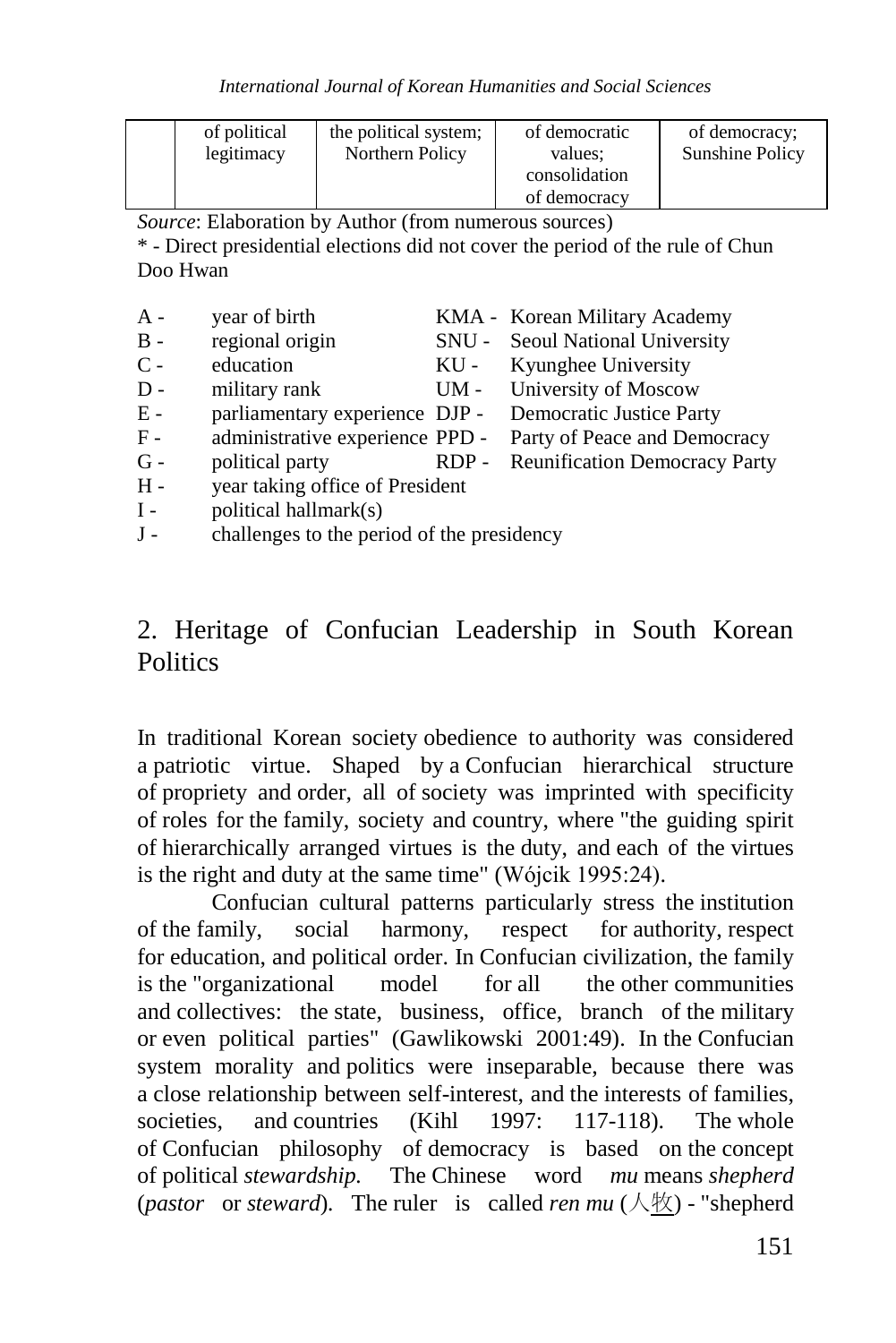of man." He is a priest of Heaven, entrusted with the duty of political control of the masses (Hsü 1932: 174). The Confucian theory of the rule of the ruler is the father of his people, and his right to rule stems from the order of nature. The most significant feature of the system is centralized Confucian political leadership. It has its roots in the Confucian doctrine, which holds that the sovereign state has its mandate to govern by the will of Heaven, from which the right to exercise power is derived.

In the Confucian Analects, the Chinese word on "*zheng*" (政), is translated as - rule. Confucius further elaborates that it denotes the rule that is correct, and that which is not correct should be rebuked (Confucius 1979: 114-115). In turn, the leadership (*lǐngdǎo* / 領導 (领导) is understood as - those who are to lead or guide. Confucian leadership is based on the personal and socio political order, which emphasizes the interpersonal relationships between superiors (ruler, superior) and subordinate (dependent).

In Confucianism order and social harmony, should be provided by a good, virtuous and righteous ruler, while in Western democracy it is achieved by the supremacy of law. In the traditional Confucian state power was indivisible (Gawlikowski 2009: 92-96). The concept of the Western separation of powers functioning in a liberal democracy introduced a new model of relations and distribution of power in South Korea. South Korean political leaders fought for democratic change in the country, received a democratic constitution, but failed to surrender to democratization. Political leadership in democratizing South Korea still remained authoritarian. The cultural heritage of Confucianism could also be found in the functioning of South Korean political parties based on the pattern of the family and Confucian values. It demonstrated an existing pattern of paternalism. Personalization of political parties determined the South Korean style of governance and leadership. In this Confucian East Asian country, which has existed for centuries, a different traditional understanding of the individual, society and state, as well as the core values of assimilation by Koreans unknown to them before democracy was a very difficult task.

Koreans have always wanted a strong leader responsible for the whole nation. This social expectation had its source in the historical experience from the period of Japanese occupation, as well as in the division of Korea into two states and the Korean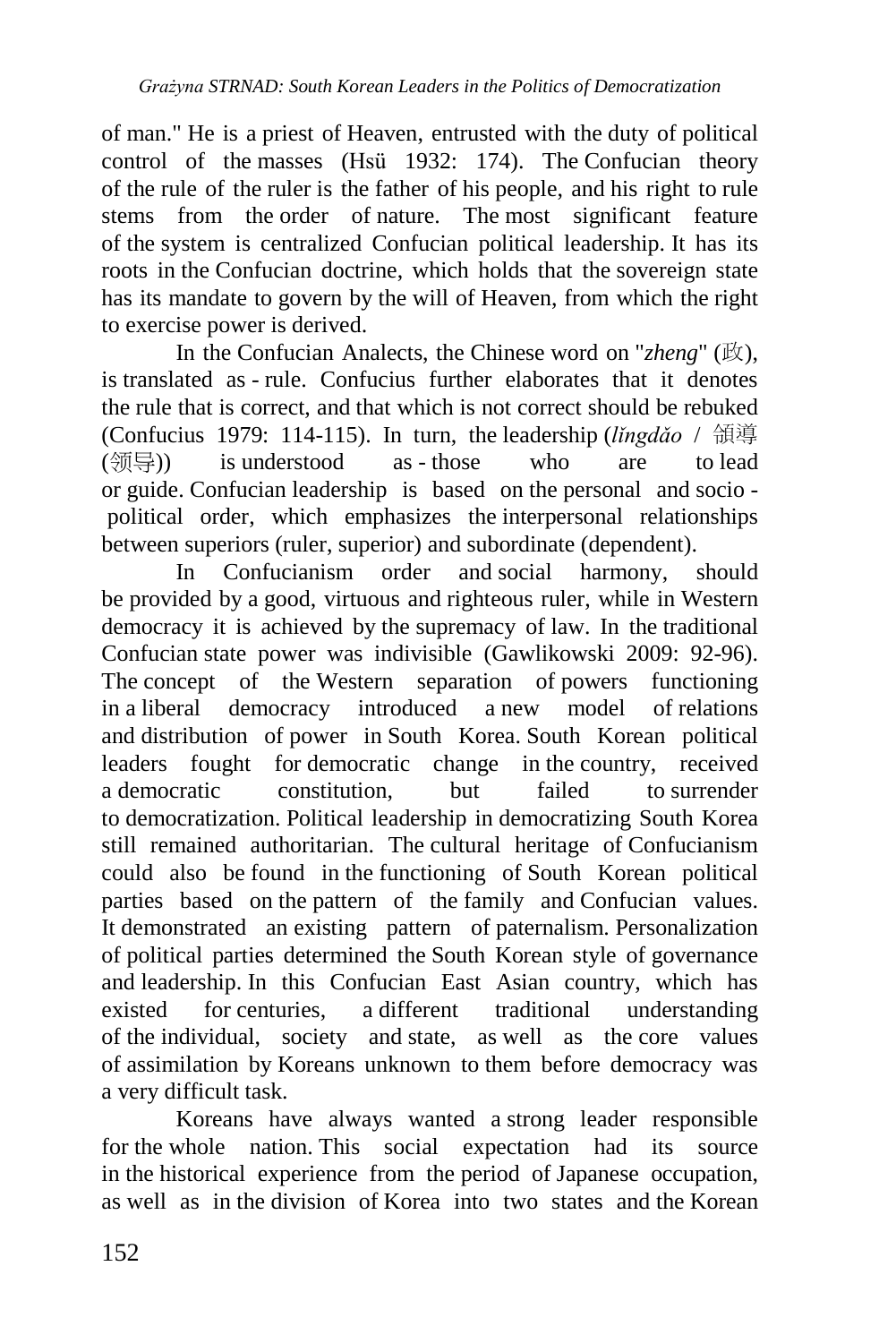War. Strong leadership was justified by the South Korean presidents for purposes of maintaining national security of the state in response to the unpredictability of North Korea. Chieftainship party leaders and personalization of power has led to the emergence of South Korea phenomenon called in Korean language *daekwonjuui* (meaning "rule of a strong hand"). The influence of these two phenomenons promoted a concept of the institution of the presidency as necessitating almost total power (Im 2000: 22; Przeworski 1991:26).

### 3. Chun Doo Hwan – The Collapse of the Authoritarian System

On August 16, 1980, the control of the political authority of the South Korean state was consolidated by the leader of a military coup - General Chun Doo Hwan (Eckert et al. 1990: 372-373). The military government of Chun Doo Hwan employed violence, which included the bloody suppression of a pro-democracy uprising in Kwangju. Additionally, the "new military" placed restrictions on freedom of speech, were guilty of human rights violations, dissolved parliament, and banned the activities of opposition political parties. In the period from 1980 to 1983, the level of political repression by the government was intense, and was directed at all those who undertook any activities directed against the authoritarian government (Hyuk 2000: 78).

The executive branch of the Fifth Republic was not subject to any restrictions or controls by other political institutions, and consequently, the South Korean government was consistently represented as a state of lawlessness. Using a policy of prohibition against various political activities, the state conducted operations aimed at incapacitating the opposition from engaging with civil society (Hinton 1983: 59-63). By drawing up so-called "black lists", containing the names of political dissidents, the government sought to eliminate from participation in politics, Kim Young Sam and Kim Dae Jung, the most important leaders of the political opposition.

However, after three years of persecution and repression the political situation in South Korea began to gradually change. Beginning in 1983, there emerged a period of political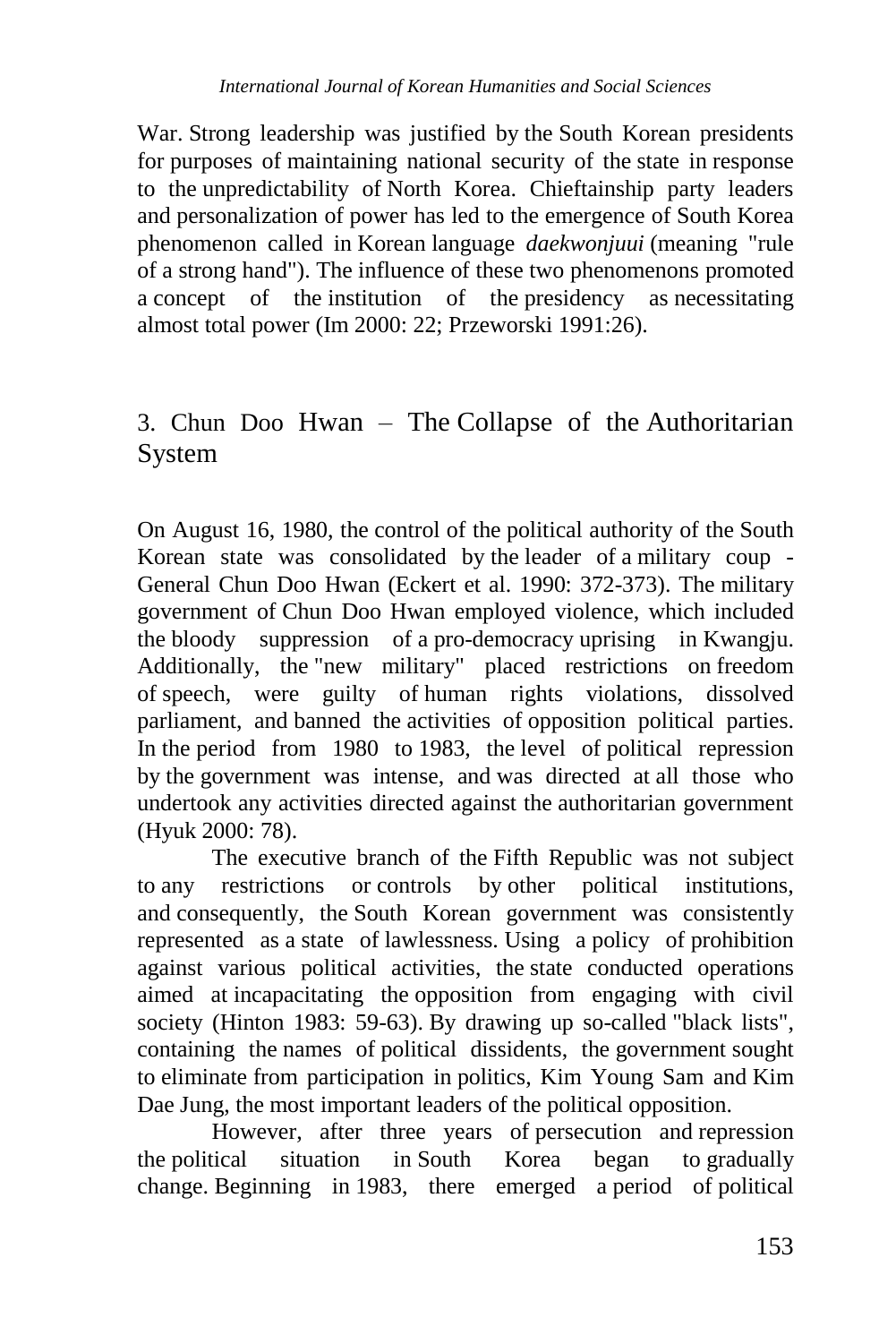decompression and as a result, there began to form numerous independent, autonomous, pro-democracy civil society organizations (Im 1997: 7-8). The government tolerated all these emerging organizations only if they did not question the legitimacy of the Fifth Republic's authoritarian rule. As a consequence, this movement toward decompression became somewhat of a test of the Fifth Republic's limits of political tolerance.

A retrospective analysis of this period shows that firstly, the decision of President Chun Doo Hwan to open the political system provoked a crisis for authoritarian rule. The liberalization of authoritarianism in South Korea meant a partial opening of the system, but did not yet include free elections, and only consisted of the extension of freedom of speech, assembly and association. It should be noted that the great achievement of the liberalization process was the development of political pluralism and the lifting of bans on political activity by leaders within the opposition.

Secondly, the crisis in the authoritarian system began after the election for the National Assembly in February 1985, when the Democratic Party of New Korea (DPNK) (formed three weeks before the election), openly questioned the authoritarian system. The DPNK became a real catalyst for political activity among Koreans. The elections of February 25, 1985 was, in effect, a national re referendum on the legitimacy of the system Fifth Republic. It turned out that the opposition was able to organize effective and widespread public support for policy changes (Koh 1985: 887).

The DPNK strived to implement its three main policy objectives: the end of military rule, establishment a system of direct presidential elections, and actions leading to national unification. The DPNK exhorted Koreans to mobilize themselves in a fight for democracy (Kim 1986: 68-69). The government's liberalization of the authoritarian structure focused on maintaining the system while improving the political image of President Chun and the ruling DPS. The government expected positive results. However, the decompression brought forth political activity across a broad spectrum of the population, and marked the growth of truly anti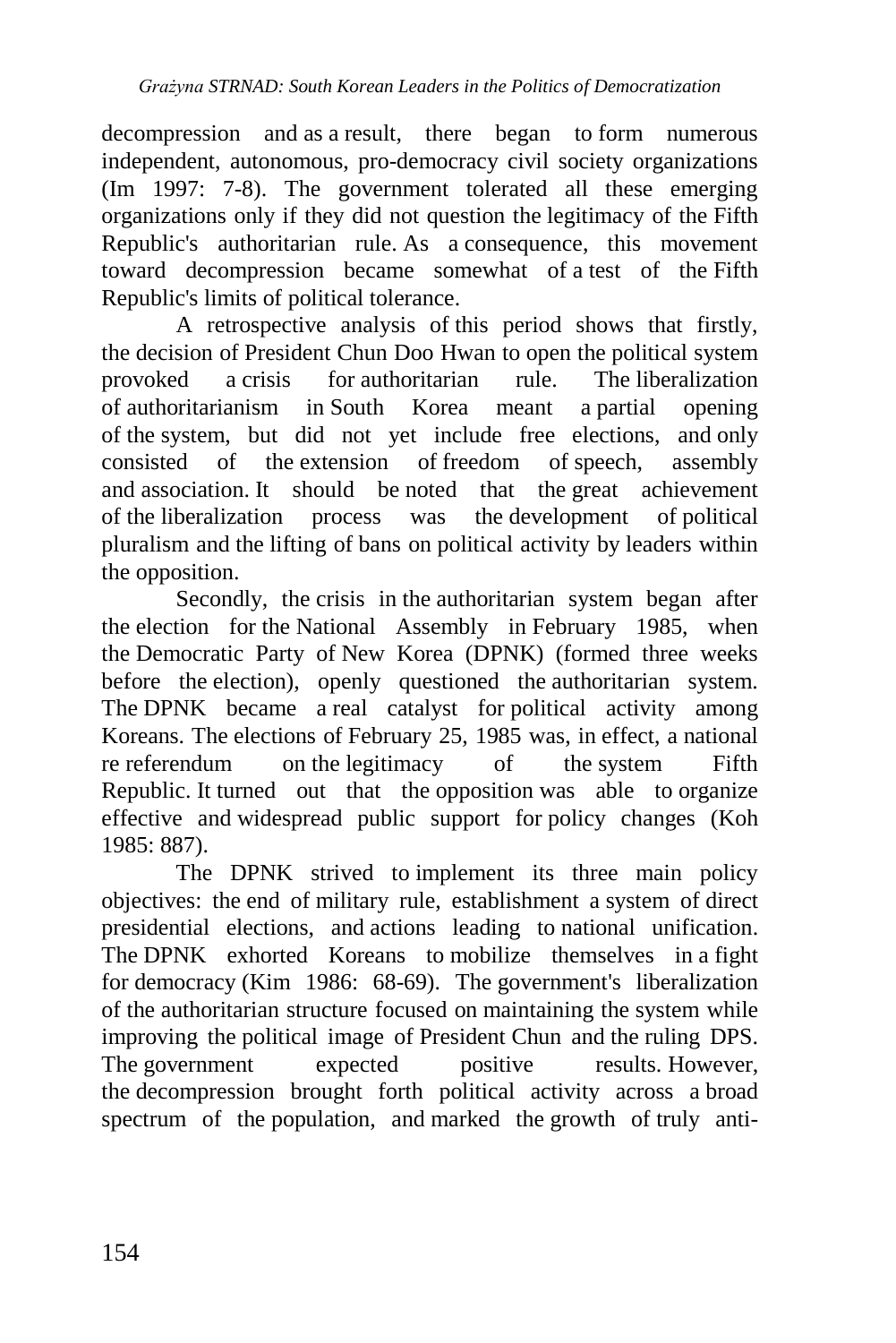authoritarian forces that irrevocably changed the face of the South Korean political scene<sup>1</sup>.

In the period after 1983, the population of South Korea became increasingly aware of the existing problems resulting from the ineffectiveness of the functioning of an authoritarian system. The dissonance between the economic achievements of the government and the introduced by him political changes meant that Koreans understood that the previously used political solutions and lines of argument regarding authoritarian rule as a safeguard of security had become ineffective in overcoming the current social problems.

It should also be emphasized that the drift of the political in the direction of democratization made possible not only by the occurrence of a crisis of authority based on questioned legitimacy, but also due to a crisis of the entire system, which became perceived as being unable to solve the increasingly serious and numerous social problems resulting from the gradually crystallizing of a new political reality in South Korea.

In June 1987 the National Coalition for a Democratic Constitution organized a big rally, which in turn lasted as a democratization uprising from 10 June onward. The uprising was precipitated by the decision of president Chun Doo Hwan to call a cessation of public discussion on the revision of the Constitution. The "June uprising", consisting of widespread and large-scale demostrations, demanded an end to the rule of a military dictatorship. In June a million Koreans attended another national rally called the "peace march". These events were the results of spontaneous and unprecedented mobilization of pro-democracy groups, social movements. As a result, the authoritarian government announced a radical and unexpected concession to the pressures of society and on June 29, 1987, the presidential nominee of the ruling

<u>.</u>

 $1$  The reason the authoritarian government decided to open up the political process of liberalization was not an instance of a split in its structures, but the confidence and the belief that nothing and no one would be able to threaten the stability of the system. In classic cases of transition, e.g. in Southern Europe or Latin America, systemic change was the result of divisions within the structures of the authoritarian system (mainly between hardliners and softliners). In the case of South Korea, there has been a split in the governing structures of the block, a block, which at the time was homogeneous and united. The elite of the ruling Democratic Justice Party were united not only before liberalization, but also after the process of liberalization had commenced.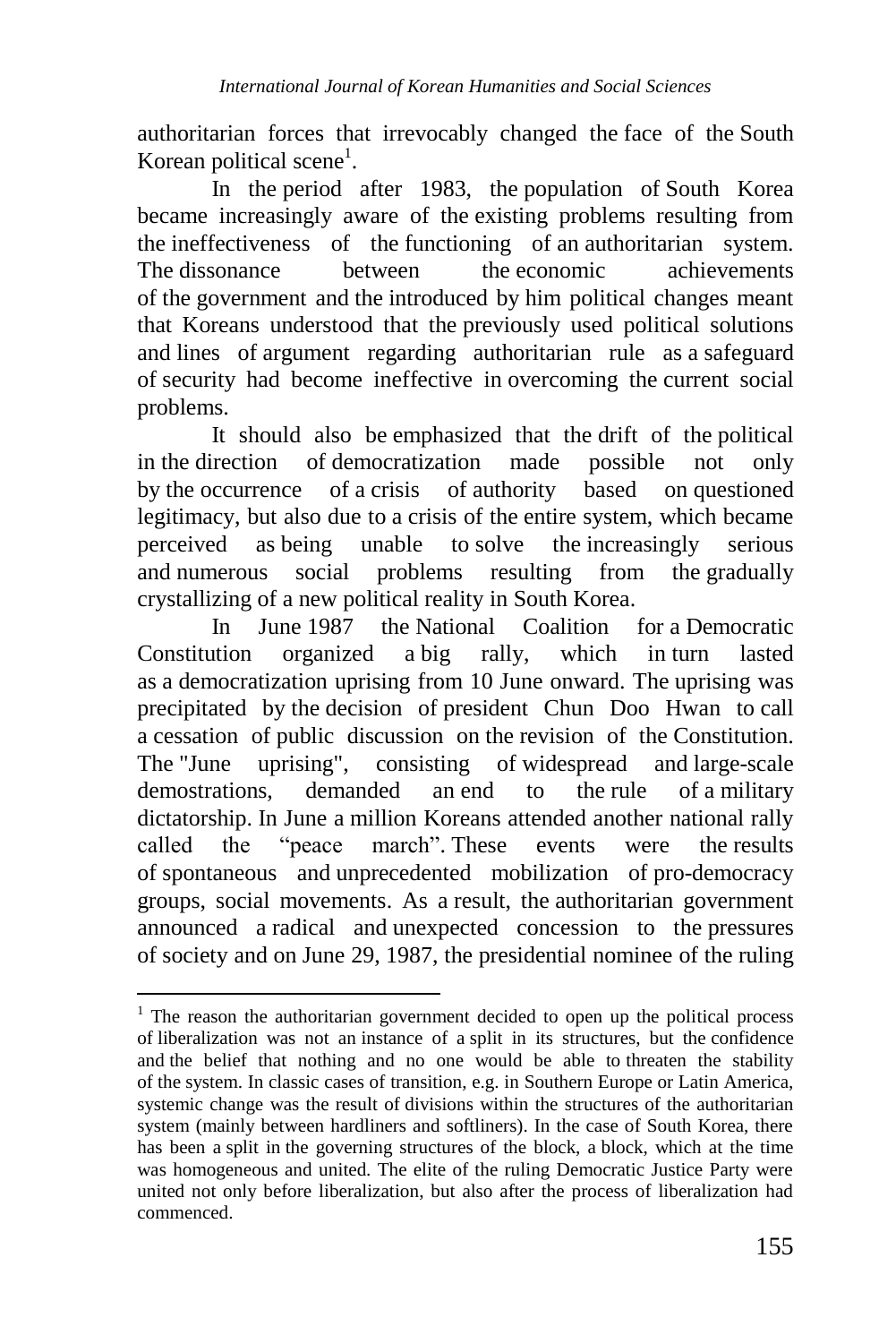party. Roh Tae Woo, announced a pro-democracy declaration, part of which adopted a system of direct presidential elections (Lee 1990: 36-39).

# 4. Roh Tae Woo – Leader of in the Period of Democratic Transition

The great achievement of the opposition was direct presidential elections held on December 16, 1987. However, the election results turned out differently than the opposition had expected. Although June's declaration made possible for approval of a change in the Constitution mandating the conduct of direct presidential elections, the success was also the beginning of the disintegration of opposition. It is a paradox that a plurality of South Korean voters, 36 percent, ultimately chose Roh Tae Woo - the candidate of the ruling party. A large number of voters choose Roh, a former Army general, as a means of guaranteeing stability and security (Lee 1990: 145-148). The political ambitions of Kim Young Sam and Kim Dae Jung resulted in neither of them to defer to the other, and therefore, the opposition votes were split. The two candidates, in effect, divided votes from pro-democratic supporters and social movement organizations. South Korean made a transition through pacts, guarantees and negotiations among elites, making the victory of Roh Tae Woo a victory for the elites with ties to what had been the authoritarian past. The 1987 presidential election, however, should be assessed positively, however, since the Roh Tae Woo did not rely on the power of the power of those who had been associated with Chun's military coup, but was elected through the will of South Koreans voters. It can be stated; consequently, that the prodemocracy declaration of June 29, 1987 was the crowning achievement of Koreans' struggle for democratic change in a country had been dominated by an authoritarian structure since the early 1980s. After the 1987 presidential election South Korea faced the great challenge of building a democracy (Back 1994: 245).

According to the concept of S. P. Huntington, the democratization process consists of four stages: the collapse of authoritarian rule, a transition, consolidation, and the maturing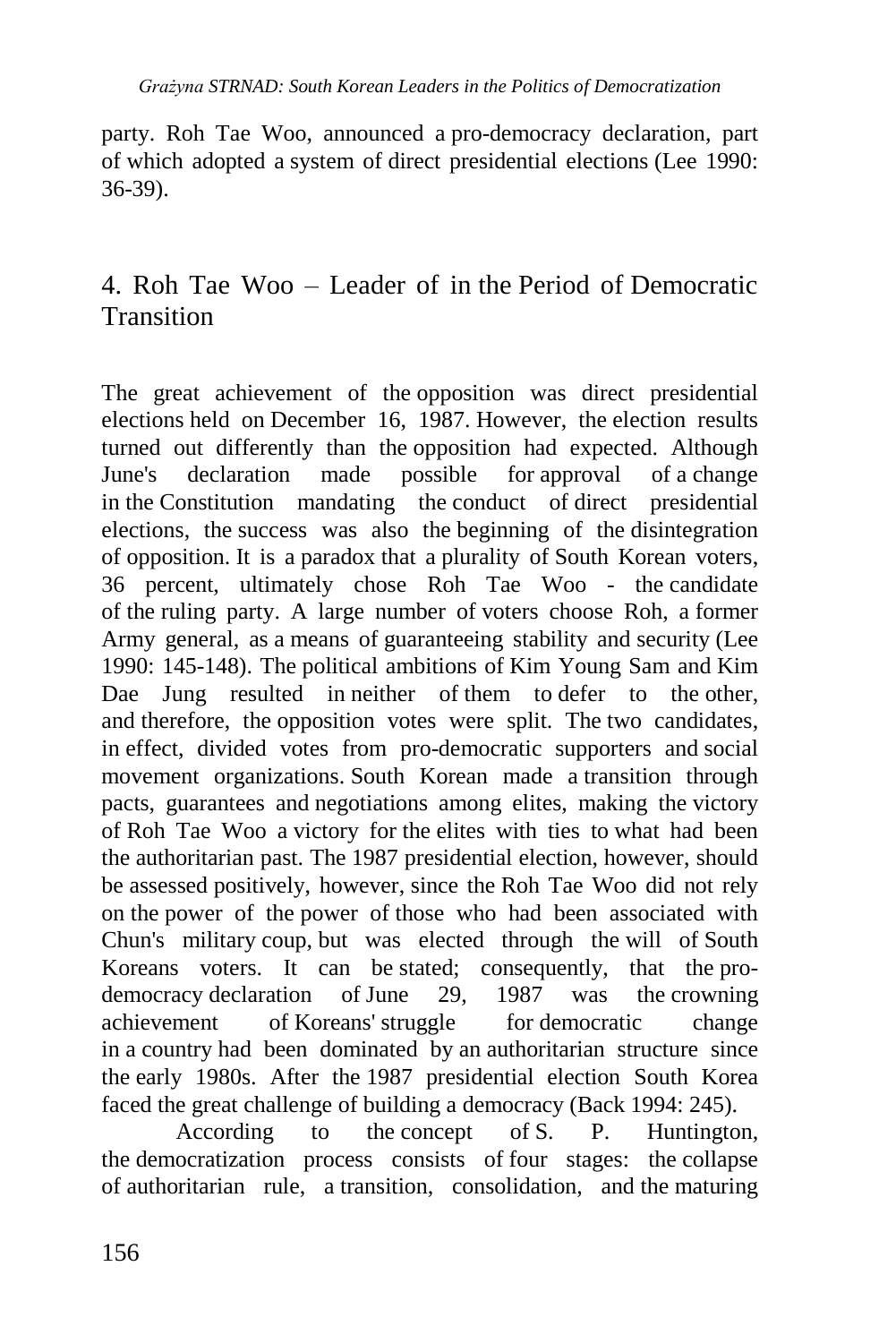of a democratic political order (Shin 1994: 143). Transition is a period of time between something finished and something not yet fully formed, which means that the outcome of the change is a great unknown. The change may in fact lead to the consolidation of a democratic regime or, e.g., to a return to another form of authoritarianism. The democratization process consists of intense political changes (O'Donnell and Schmitter 1986: 63-65). This sometimes entails institutional fluctuations and uncertainty, dynamic conflicts and pervasive political polarization. It is a period characterized by a great dynamism of the interaction between authoritarian leaders seeking ways to stay in power, and the democratic opposition seeking ways to acquire it. Transitions of political systems do not automatically lead to democratic governance, and can be "risky journeys". These "risky journeys" are primarily periods of great uncertainty, with opportunities and hope for democratic change (Schedler 2001: 3).

South Korea during the Roh administration found itself in the face of the great challenges of political and social issues. The first big challenge concerned the establishment of a strong, but flexible leadership for the country. There was justified fear that the strong position of the president could mean a continuation of the dictatorship, because before transition the legislature and the judiciary had not been a real counterweight to the executive branch. The second challenge was the revision of the law, since most of the existing laws were highly restrictive given the attention to the issue of national security. During the administration of Roh Tae Woo many laws were liberalized. The third challenge involved the new government's response to the authoritarian past of the Fifth Republic. The main aim of political reform was to build a new image of the president of the South Korean state and government of the Sixth Republic, which still was seen as an institution dominated by the military. The fourth challenge was the issue of exercising civilian control over the military. The generals Park Chung Hee carried out the military coups in 1961 and 1980 and Chun Doo Hwan constituted a real basis for concern (Kim 1993: 157-158).

The parliamentary elections of April 26, 1988 represented another important political event during the period of transition. The results of these elections were a huge disappointment for all those who predicted another victory of the Democratic Justice Party (DJP) it obtained 34 percent of the votes. An even greater surprise,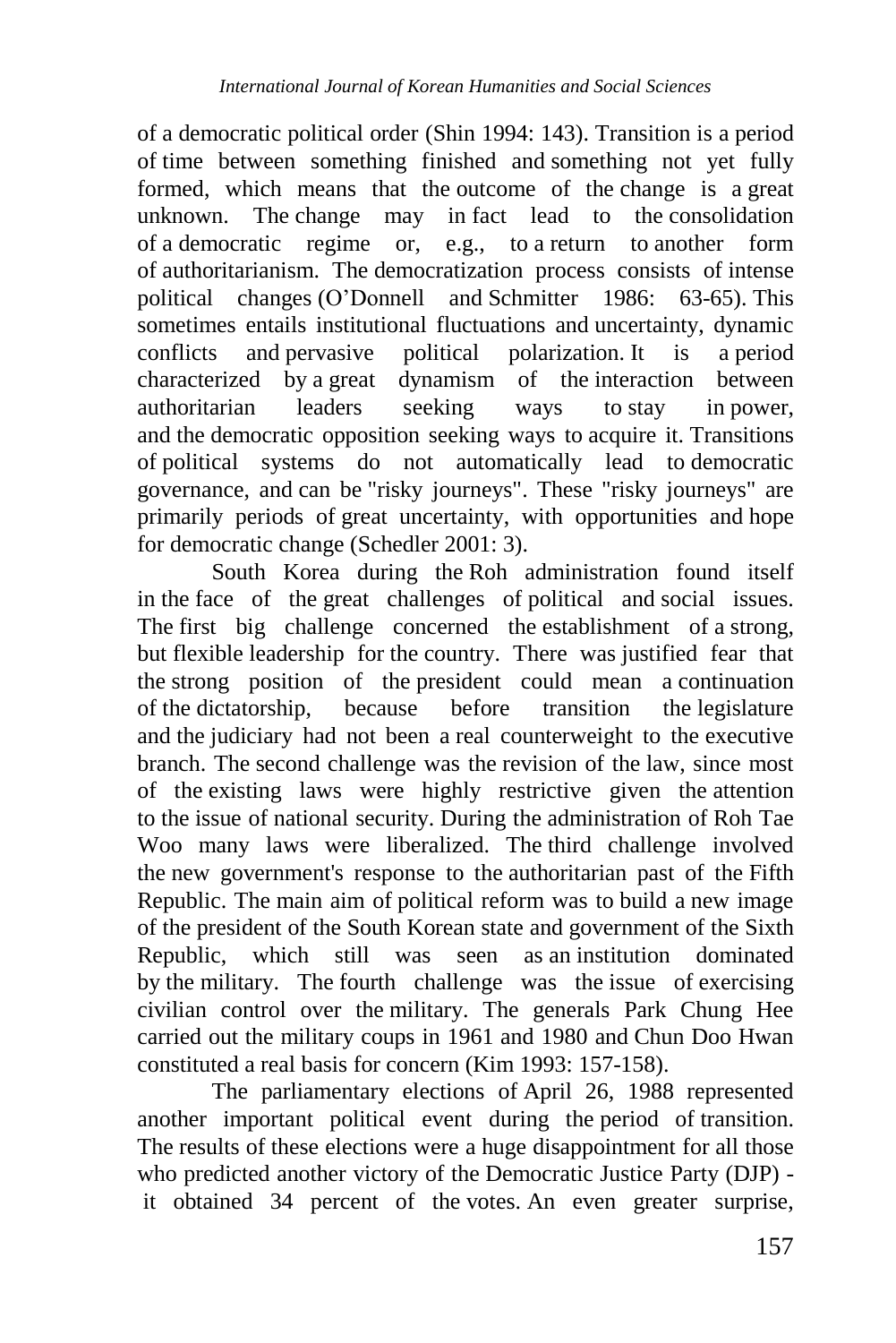however, was the second place ranking of the Party of Peace and Democracy led by Kim Dae Jung - the party garnered 19.3 percent of the votes cast by South Koreans. The parliamentary elections of 1988 were a turning point, because it meant the end of the parliamentary majority of the ruling party. For the first time in the history of the Republic of Korea, the government party lost its majority in Parliament. Given the previous DJP majorities in parliament, a new electoral verdict was seen as a transfer of legislative power into the hands of the opposition. The winning of 174 seats in parliament by the opposition parties was considered as a great success of this election in terms of democratic transition .The inability to control the parliament by the Roh administration and the results of the hearings conducted by the investigation committee, which exposed the degree of abuse within the Fifth Republic, meant in practice that the government could not no longer control the legislative process. It remains to be emphasized that thanks to the new situation in the Parliament called in Korean*, "yoso yada*e" that is, a ruling minority and an opposition majority, opposition parties were given the opportunity to limit powers of the president (Kim 1993: 114). Thus the defeat of the ruling DJP forced its political leaders to engage in actions leading to cooperation and political compromise with the opposition.

Among important achievement in the second half of 1988 included the initiative of the opposition parties resulting in a series of parliamentary inquiries that revealed the truth of corruption and numerous abuses of power during the Fifth Republic. A significant political achievement had been the 1987 establishment of a new constitution. As part of the new constitution, the National Assembly regained all its power, which has lost during the two previous authoritarian governments of Park and Chun. The most important constitutional change commanding the start of the South Korean transition was the establishment of a system of direct presidential elections resulting in the implementation of a new series of electoral laws and the extension of powers of the legislative body (Kim 1993: 111-113). Settlement of the authoritarian past the Fifth Republic was yet another great challenge of the new government. In 1988-1989, there was a public debate on the abuse of power by the political elites of the government Chun. The public demanded the compensation for the victims of the uprising in Kwangju.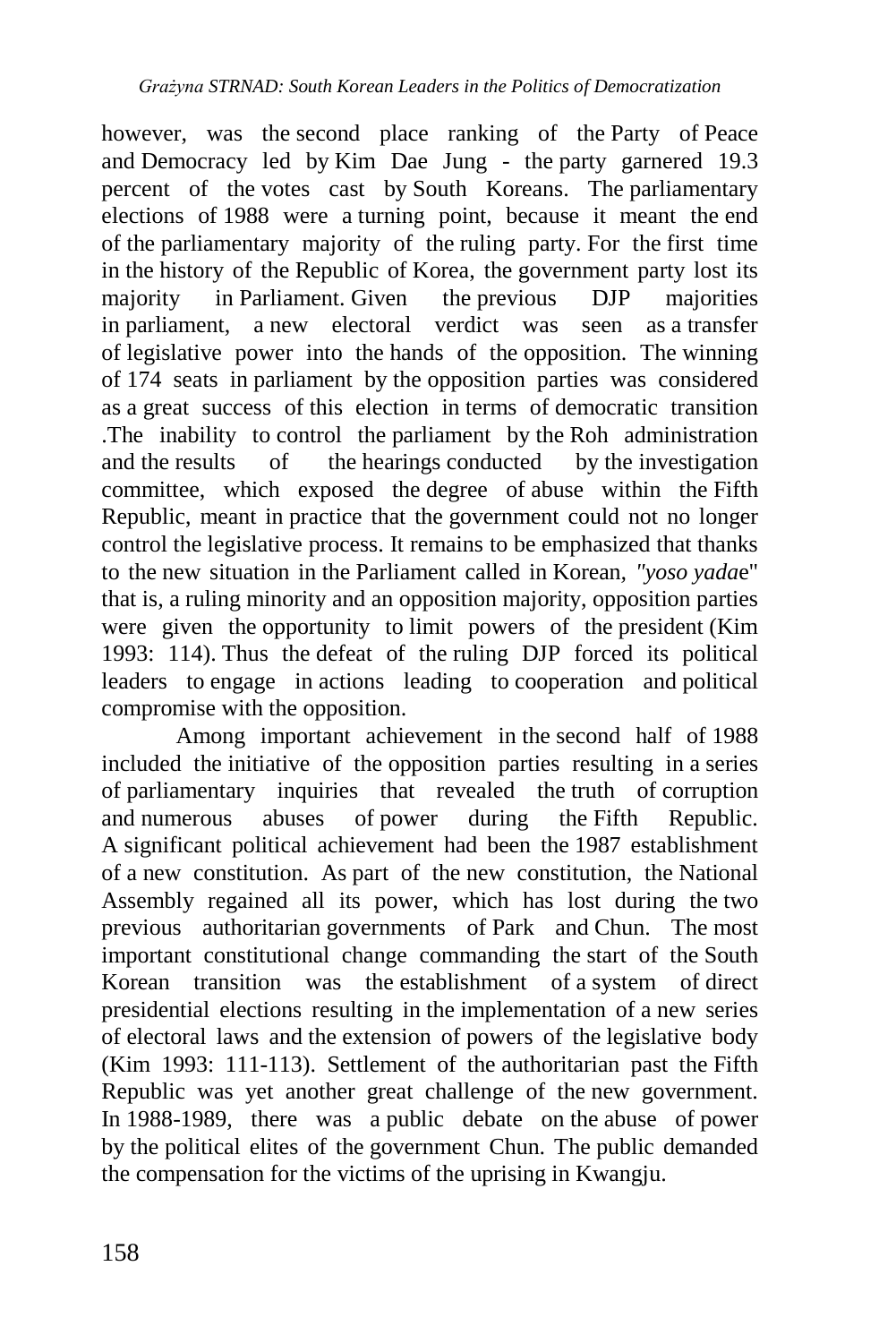During the administration of Roh Tae Woo a variety of reforms were adopted. For example, in March 1989, new legislation was enacted protecting the right of assembly and freedom of speech. The government liberalized restrictions on travel abroad and lifted bans on publication and possession of material on communism and North Korea. Another important achievement of the Roh administration was the establishment of the so-called "Northern Policy". This reform of foreign policy ushered in a policy of openness to engagement with North Korea. The minimized anti-communist education was increasingly replaced by government promoted education on national unification (Kihl 1995: 126).

By the end of the 1980s, the Republic of Korea also had begun to normalize relations with the countries of the former socialist camp. During the administration of Roh Tae Woo established diplomatic relations with many of these countries. The agreement between Poland and the Republic of Korea to establish diplomatic relations was signed in November 1989 in Seoul.

The Olympic Games held in 1988 in Seoul was an event that also contributed to political changes. The Olympic Games proved to be a catalyst for South Korea's first informal contacts with representatives of countries of the former socialist community. The years 1988-1990 were also a period of unprecedented changes in the South Korean Army. The establishment of civilian control over the military was advanced in tandem with the implementation of modernization of the army. In March 1991 the government began another important project, the aim of which was to break the concentration of business created by *chaebols* (Horowitz 2002: 87- 89).

No less significant to the process of transition was the formation of the political party system. In the initial period of transition, the existing four-party structure showed a tendency to exacerbate regional conflicts and social antagonisms. Growing disputes and regional feuds certainly did not help with the implementation of the principles of democracy (Huang 1997: 152- 153). After the parliamentary elections in 1988, the National Assembly was dominated first by the opposition parties, which effectively limited the activities of the government. During the first two years of the Roh administration the ruling party did not have a majority in parliament, which consequently meant no possibility for the government to push through laws that were part of its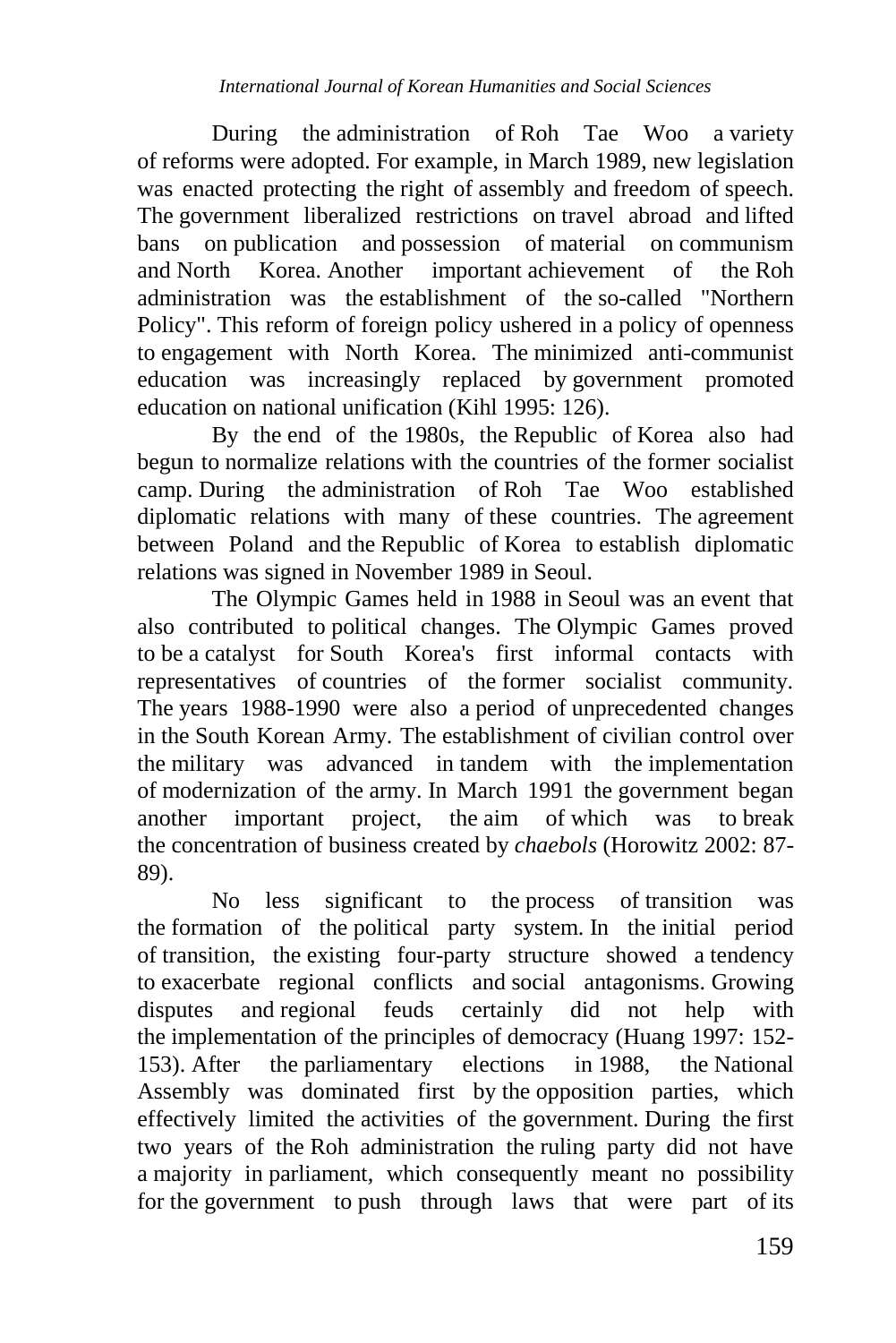legislative agenda. It was one of the main reasons why in 1990 the chairman of the DJP decided to merge with the Democratic Unification Party of Kim Young Sam and the New Democratic Republican Party of Kim Jong Pil. The merger of these three political parties formed the Democratic Liberal Party. This coalition changed the existing parliamentary phenomenon of *yoso yadae*. By obtaining a majority in this way, in March 1992, the parliament passed 23 laws. The combination of these three parties made the Roh administration politically able to govern effectively, and also led to the end of the impasse between the government and parliament (Kim 1994: 195).

# 5. Kim Young Sam – The First Civilian President

Undoubtedly, two important political events in 1992 that clearly demonstrated a continuation of democratic change: one was the next parliamentary elections in which the ruling party - the Democratic Liberal Party - again failed to win a parliamentary majority (Bae and Cotton 1993: 178). In 1992, there was also a presidential election. These two elections provided evidence of the internalization of democratic values in South Korean society. Holding the political elite to standards of democratic conduct in both the ruling party and the main opposition party, the pre-election statement from Roh Tae Woo of his establishment of a neutral cabinet, and the army indicating its political neutrality, and the conduct of relatively free and fair elections, were indicative that South Korea's process of democratic consolidation was in progress both in terms of rules and procedures (Sigur 1993: 12-14; Bae 1995: 66-67).

On February 25, 1993 Kim Young Sam took the presidential oath of office thus heralding the birth of the first civilian presidency in 32 years. Kim's presidency marked the end of the rule of generals and testified to the need for the continuation of democratic change. Kim pledged to build a "new Korea", the fight against corruption and revive the economy<sup>2</sup>. Also he asked the Koreans to maintain

 $\overline{a}$ 

 $2$  Despite the fact that Kim Young Sam was the first civilian president for 32 years, he was nonetheless associated with the militarists because in 1990 he merged his party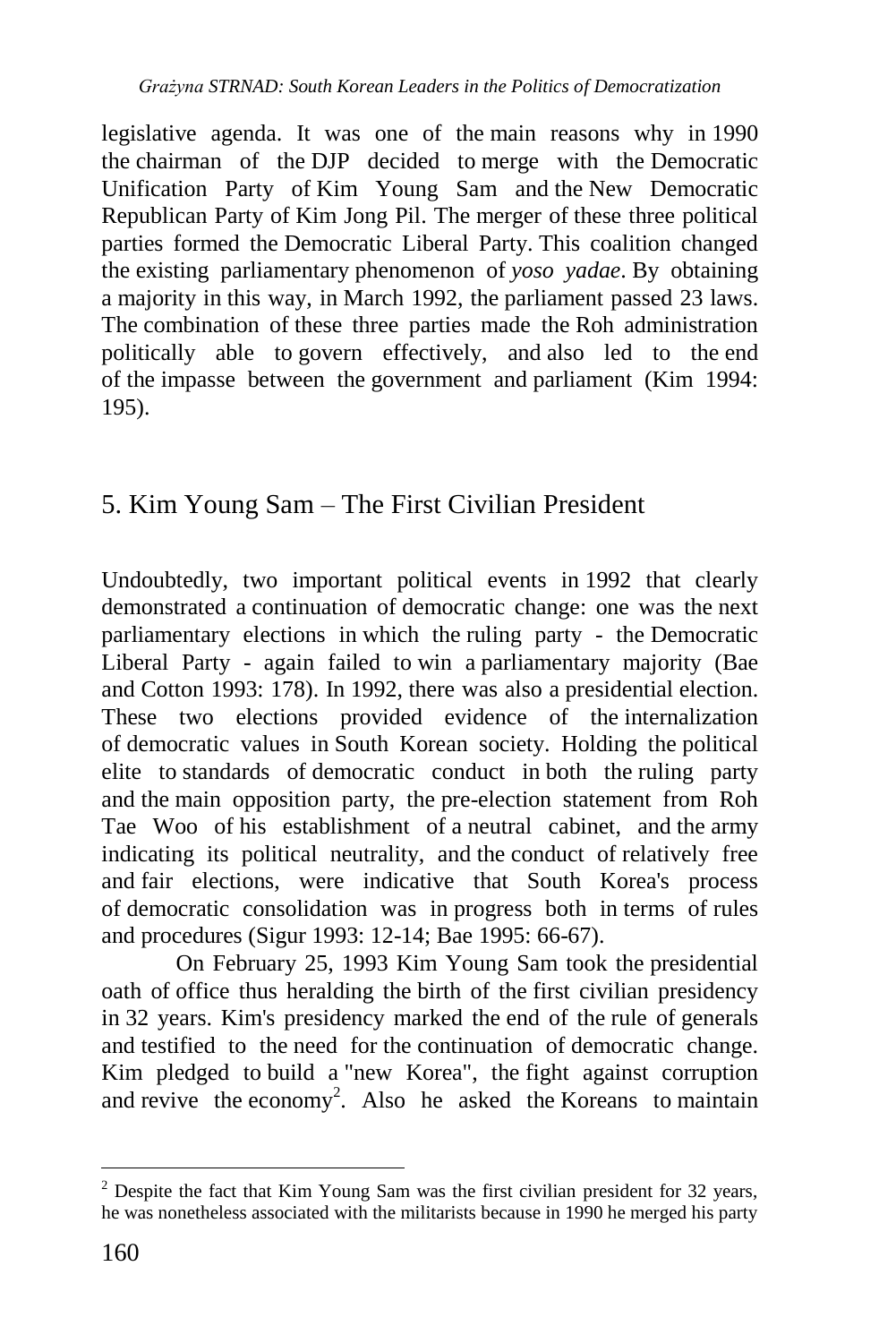social discipline and cultivate traditional Korean values (Ahn 1999: 33-36).

Reform of the military was among the most important reforms introduced by the administration of Kim Young Sam, because it strengthened the authority of the Minister of Defense. For the first time since the military coup in 1961, there was civilian control of the South Korean military. From the very beginning of the Kim Young Sam administration, Koreans demanded punishment of those responsible for the brutal suppression of pro-democracy uprising in Kwangju (Cha 1993: 854; Oh 1999: 135-136).

By the end of 1995, in order to eliminate authoritarian past, Kim Young Sam approved a special law under which two former presidents Chun Doo Hwan and Roh Tae Woo and other military men were brought to trial. The arrest and subsequent judgment of the former presidents in a trial whose judicial process was open to the public was unprecedented testimony to the end of military rule in the Republic of Korea.

The obligation to conduct a public declaration of assets of high-ranking government officials, members of the National Assembly, party activists, high-level military and police was a major project to consolidate the young democracy. Establishment of a system of financial transactions under real names was further evidence of the consolidation of democratic change, because for many years elites were allowed to open bank accounts under a fictitious name. These reforms were widely recognized as great achievements of the administration of President Kim Young Sam.

Undoubtedly, an important challenge for the young South Korean democracy was the authoritarianism of President Kim Young Sam. His autocratic presidency in the early phase of democratic consolidation of democracy could be seen by comparing the number of laws of Parliament with a number of presidential decrees and implementation of ministerial level actions during the administration of Kim Young Sam. This strengthened the presidency without the need for competition among political parties, while being in "the shadow of the political" Constitutional Court (Croissant 2002: 19-36).

<u>.</u>

<sup>-</sup> the Democratic Unification Party - with the government party - the Democratic Justice Party.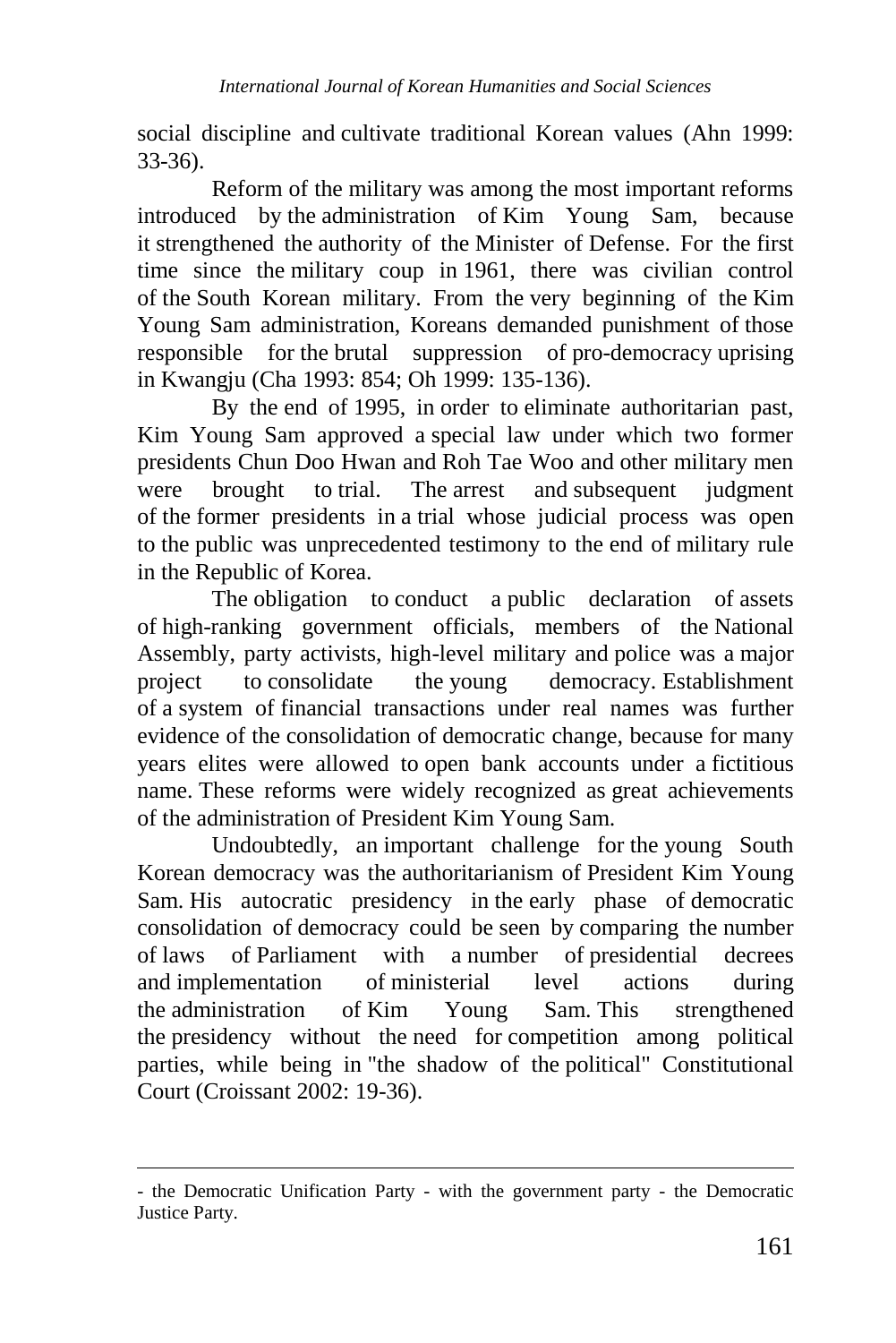In South Korea, there were factors that both supported and hindered the consolidation of a democratic political system. The factors supporting consolidation included: ethnic homogeneity, the lack of religious conflict, and the establishment of civilian control over the military (Im 1997: 22). In turn, the primary condition hindering consolidation was the weak development of the party system. South Korean public support for systemic changes also led to the gradual emergence of a democratic society. The establishment of a democratic political system abolished barriers to its development after they have been used by authoritarian Fifth Republic (Steinberg 2000: 224-225). Attempts at moving away from authoritarianism were related to, among others, the various forms of self-organized associations among Koreans. Spontaneously creating their own voluntary associations and organizations contributed greatly to the development of a democratic society affecting the consolidation of South Korean democracy, which has since become the "only (one) game in town" (Im 1997: 32).

# 6. Kim Dae Jung – A Leader in the Struggle for South Korean Democracy and Author of the Sunshine Policy

For many years South Korea was ruled by presidents who came from the region of in the southeast (Kyongsang). This situation changed with the next presidential election, which took place in December 1997, when Kim Dae Jung won the election. Kim Dae Jung, a veteran of the struggle for freedom and human rights, originated from the southwest  $(Cholla)^3$ .

It was the first peaceful transfer of power in 50 years of political history; a transfer of power to an opposition party. In his inaugural speech, Kim presented the enormity of the challenges facing his administration. He announced that in order to improve the life of Koreans they would certainly experience "sweat and tears". Kim outlined the three main objectives of his administration:

 $\overline{a}$ 

<sup>&</sup>lt;sup>3</sup> Kim Dae Jung ran four times in the presidential elections of 1971, 1987, 1992, and finally in 1997, when he was elected at the age of 73. During his forty-year political career Kim spent approximately 14 years in prisons and detention centers. He repeatedly risked his life to defend the ideals in which he sincerely believed.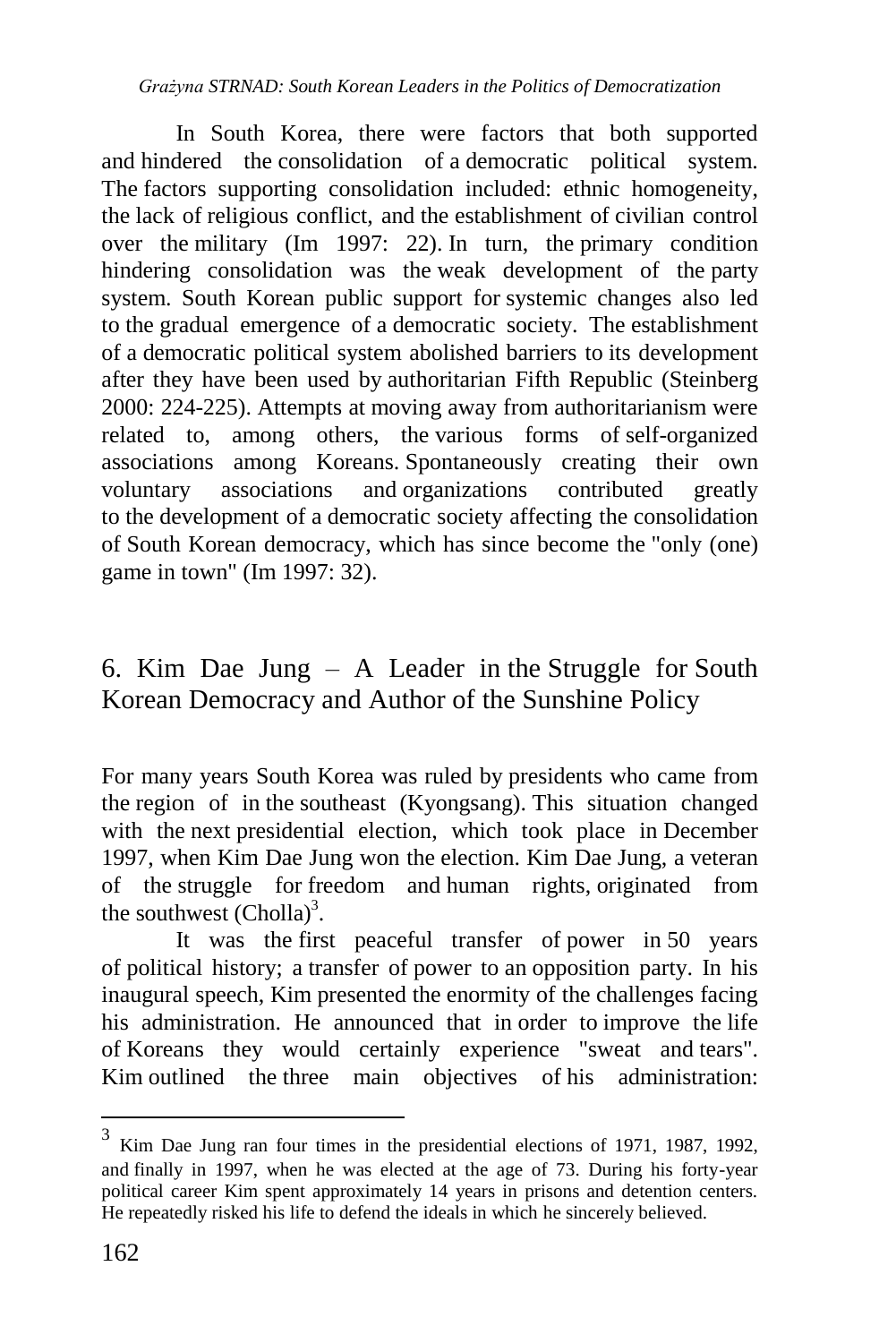to improve the economic situation, to warm relations with North Korea, and to support democratic institutions. Reforming the economic system by Kim Dae Jung coincided with the period of the Asian economic crisis, which was painfully felt by South Koreans during 1997-1998 (Lee 2000: 9-13). As a result of the drastic collapse of the exchange rate of the South Korean won, foreign exchange reserves proved necessary and immediate assistance from international financial institutions (including the International Monetary Fund), proved necessary. This saved the country from economic disaster. Despite the extremely difficult situation, the South Korean economy under the leadership of Kim Dae Jung the situation by the end of 1998 was moving toward stabilization (Friedman 2006: 65-67). By late 1999, the government announced the end of the crisis in the country. Kim Dae Jung aroused both great affection and loyalty among supporters and a mixture of ambivalence or even hostility among his opponents. Struggling for many years under military rule created his charismatic image of a leader seeking to establish freedom and democracy, but also a Korean who desired to unite his beloved homeland. Many political observers agreed that Kim had outstanding political abilities (Kim 2000: 35-41).

From the beginning of his administration Kim Dae Jung consistently sought to realize his political dream of a reconciled and united Korea. In his autobiography he wrote, standing at the Berlin Wall made him realize that the purpose of the rest of his life would be devoted to the study of plans for the unification of my homeland. The "Sunshine Policy" envisioned a peaceful unification of the two Korean states, which since the end of hostilities in 1953, had remained technically at war.

During June 13-15, June 2000 Pyongyang hosted an unprecedented meeting of leaders of the two Korean states, the President of South Korea, Kim Dae Jung, and the Chairman of the National Defense Commission of North Korea, Kim Jong Il. It was historical turn in inter-Korean relations opening the possibility for increased cooperation and the emergence of a hope for Korean reconciliation Koreans. The Korean Summit was a symbol of the success of the political administration of President Kim Dae Jung, policy architects of reconciliation, and inter-Korean cooperation. The meeting, at the highest level of state power of the two Koreas, was a major political event in the history of the divided Korean people.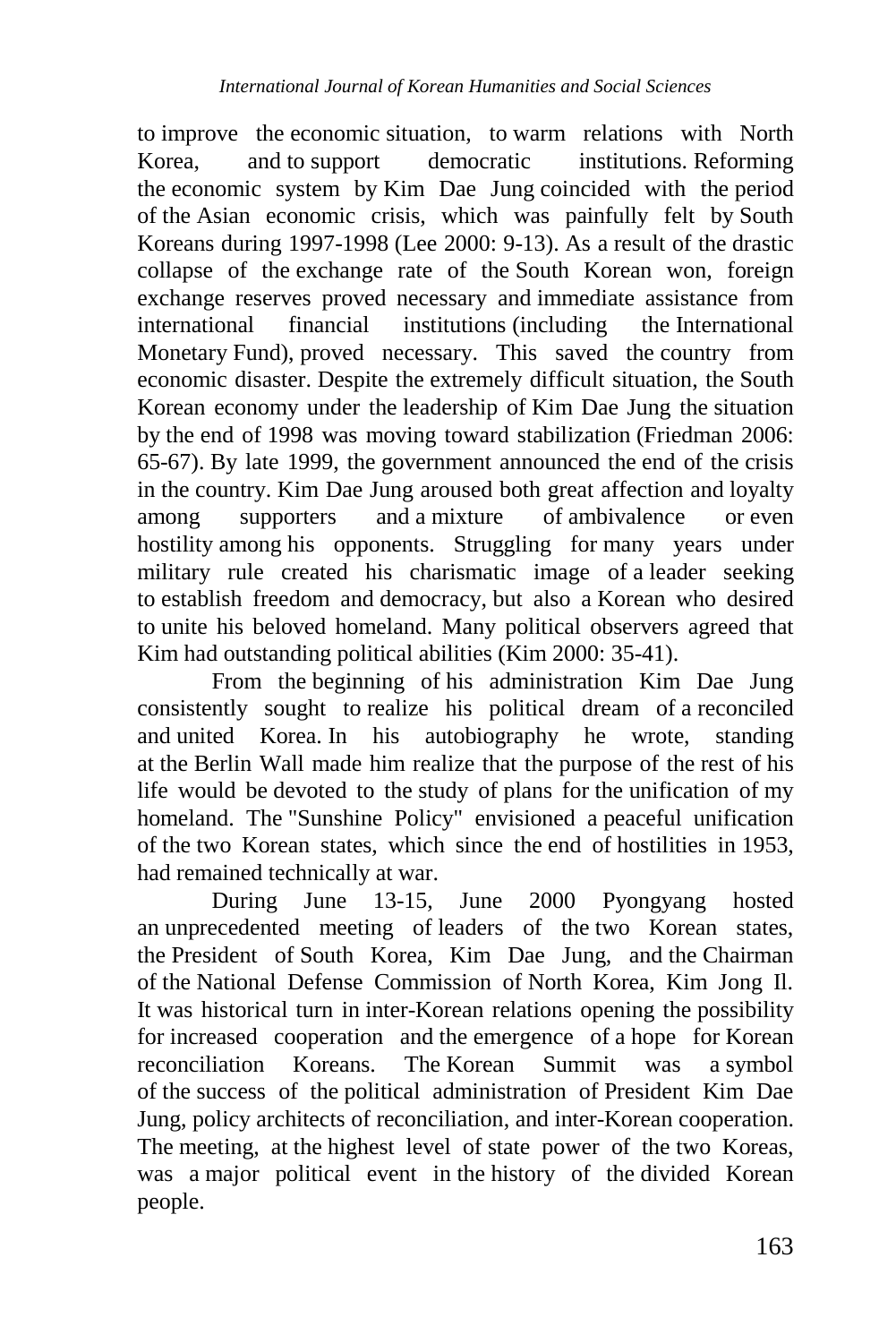*Grażyna STRNAD: South Korean Leaders in the Politics of Democratization*

After years of mutual hostility and distrust the two Koreas seemed to be opening a new stage in relations oriented toward building reconciliation and mutual trust. The Nobel Peace Prize was awarded to President Kim in 2000. It was not only an expression of international recognition for his efforts in the process of reconciliation between the two Korean states, but an appreciation of his great merits in the process of the formation of South Korean democracy.

| LP                                              | <b>Chun Doo</b><br>$Hwan*$                                                                                                                                                      | <b>Roh Tae Woo</b>                                  | <b>Kim Young</b><br><b>Sam</b>                      | <b>Kim Dae</b><br>Jung                                 |
|-------------------------------------------------|---------------------------------------------------------------------------------------------------------------------------------------------------------------------------------|-----------------------------------------------------|-----------------------------------------------------|--------------------------------------------------------|
| Date/<br>method<br>of elections                 | August 27, 1980<br>Chun elected<br>president<br>by the National<br>Council of<br>the Union;<br>February<br>25, 1981<br>Chun elected<br>president<br>by the Electoral<br>College | December 16.<br>1987<br>general direct<br>elections | December 18.<br>1992<br>general direct<br>elections | December<br>18, 1997<br>general<br>direct<br>elections |
| Number<br>of votes                              |                                                                                                                                                                                 | 8 2 8 2 7 3 8                                       | 9 977 332                                           | 10 326 275                                             |
| Percentage<br>of votes                          |                                                                                                                                                                                 | 36.6%                                               | 42.0%                                               | 40.3%                                                  |
| Region(s)<br>with largest<br>support            | Kyongsangbuk-<br>do                                                                                                                                                             | Taegu,<br>Kyongsangbuk-<br>do                       | Pusan,<br>Kyongsangnam-<br>do                       | Kwangju,<br>Chollanam-<br>do<br>Chollabuk-<br>do       |
| Number<br>of voters                             |                                                                                                                                                                                 | 23 066 419                                          | 24 095 170                                          | 26 042 633                                             |
| Percentage<br>of persons<br>eligible<br>to vote |                                                                                                                                                                                 | 89.2%                                               | 89.9%                                               | 80.7%                                                  |

Table 2. South Korean Leaders in Presidential Elections (1980-1997)

*Source:* Elaboration by Author.

\* - Direct presidential elections were not conducted during the rule of Chun Doo Hwan.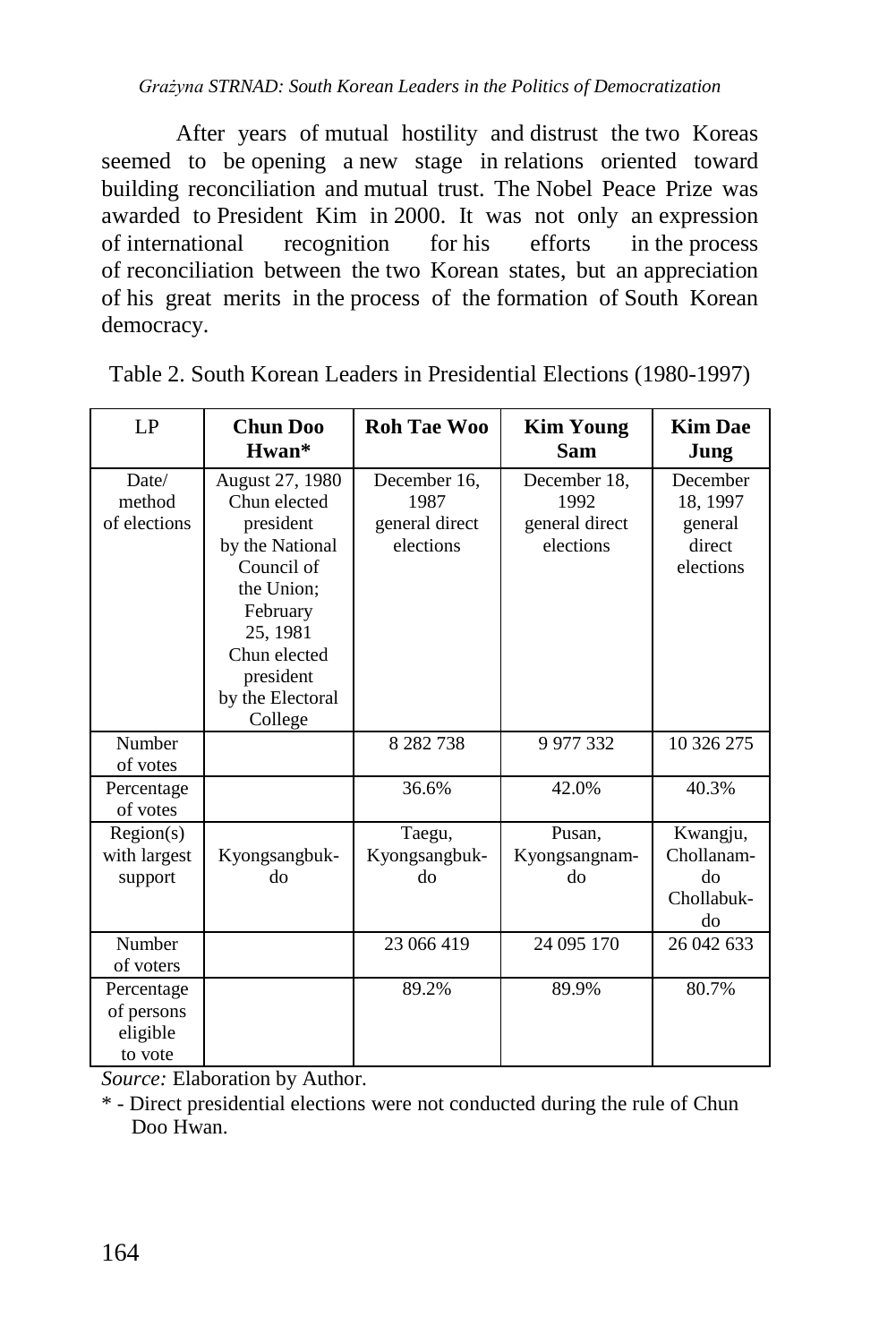### 7. Conclusion

During the democratization of South Korea, the two leaders Kim Young Sam and Kim Dae Jung were generally committed to the democratization of public affairs, civilian control of the military, and post-autoritarian governments, however, they deviated substantially from the principles of democracy in terms of their leadership of their own political parties. "Privatization" of political parties resulted in the crystallization of strong leadership of the parties, acting as a major obstacle to the development of a stable and strong party system and the full consolidation of democracy [\(Kang 2003: 165-180\).](https://translate.googleusercontent.com/translate_f#_ftn43)

Despite widespread democratic values, in the society of South Korea Confucian values as loyalty and obedience to leaders is still cultivated. South Korea politics has been dominated by traditionally arranged regional arrangements. Strong regional identification of Koreans has made the voters grouped into antagonistic constituencies. In South Korean politics existing divisions are generally not due to the programs of political parties or ideologies, but have been the result of loyalty to political leadership. Although institutions in form have corresponded to patterns found in Western liberal democracies, the functions and modes of action have largely been based on the Korean traditions and culture. Some South Korean dissidents and social critics have observed that the authoritarian order, based on leadership supported by the pillars of loyal political parties and a efficiently functioning bureaucracy, has continued the tradition of a strong executive branch with much power, against the backdrop of attempts to create and refine a "New Korea" and its democracy.

# 8. References

- Ahn, Byung Young. 1999, *Korea's Democratization, Achievements and Issues*, "Koreana", Summer, Vol. 13, No. 2.
- Back, Jong Gook. 1994. *Election as Transformation: Explaining the Reorganization of a Ruling Coalition*, in: ed. D. C. Shin,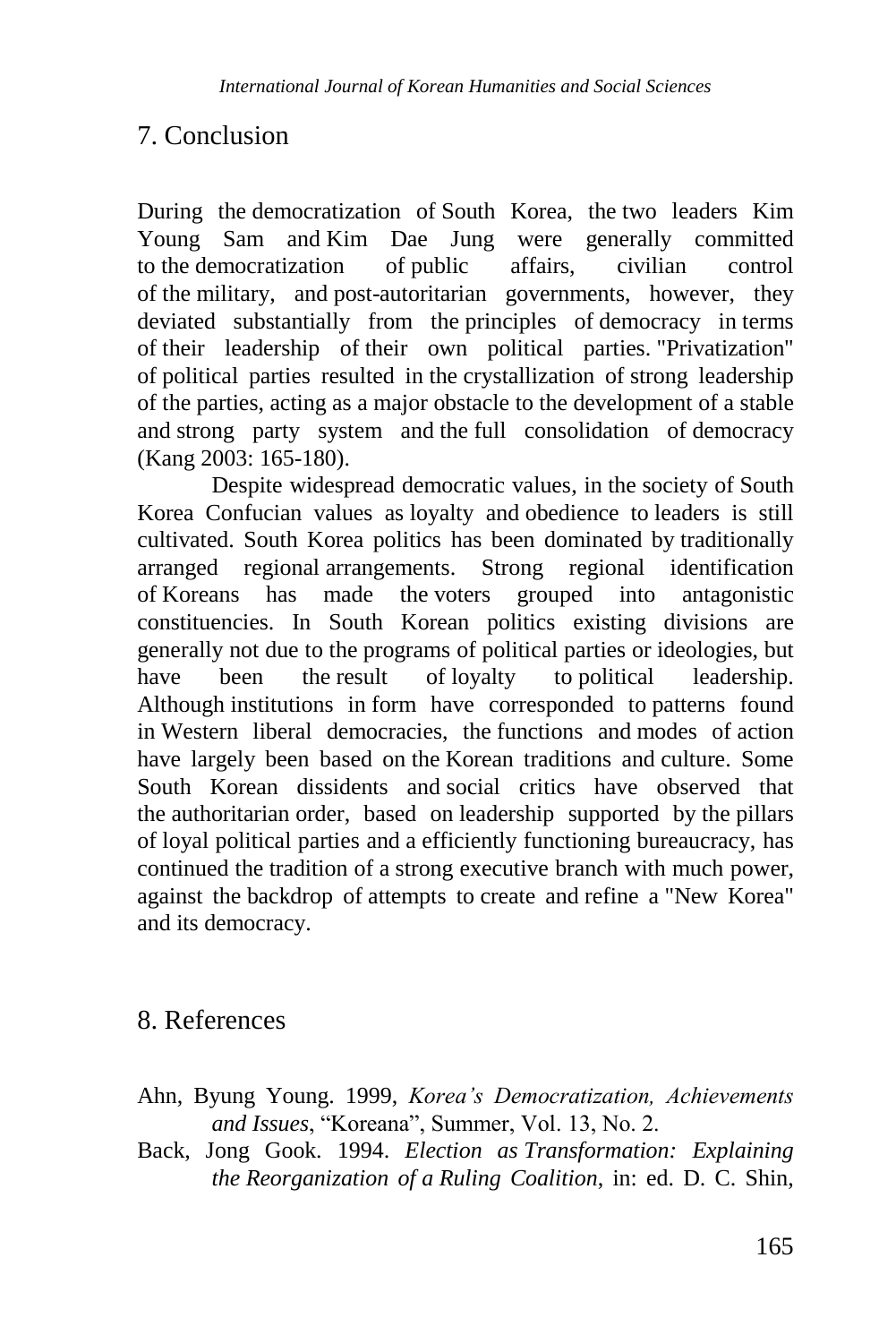M. H. Zoh, M. Chey, *Korea in the Global Wave of Democratization*, Seoul.

- Bae, Sun Kwang, Cotton, James. 1993. *Regionalism in Electoral Politics*, in: ed. J. Cotton, *Korea under Roh Tae Woo: Democratization, Northern Policy and Inter-Korean Relations*, Canberra.
- Bae, Sun Kwang. 1995. *Continuity or Change: The Voter's Choice in the 1992 Presidential Election*, w: J. Cotton, red., *Politics and Policy in the New Korean State: From Roh Tae Woo to Kim Young Sam*, New York.
- Cha, Victor D. 1993. *Politics and Democracy under the Kim Young Sam Government*, w: "Asian Survey", September, Vol. 31, No. 9.
- Confucius. 1979. trans. Din-cheuk Lau. The *Analects: The Sayings of Confucius*. London.
- Croissant, Aurel. 2002. *Strong Presidents, Weak Democracy? Presidents, Parliaments and Political Parties in South Korea*, "Korea Observer", Spring, Vol. 33, No. 1.
- Eckert, Carter J., Lee, Kii Baik, Lew, Young Ick, Robinson, Michael, Wagner, Edward W., 1990. *Korea Old and New: A History*, Seoul.
- Friedman, Amy L. 2006. *Political Change and Consolidation, Democracy's Rocky Road In Thailand, Indonesia, South Korea, and Malaysia*, New York.
- Gawlikowski, Krzysztof. 2001. *Jednostka i władza w cywilizacji wschodnioazjatyckiej*, w: *Korea – Doświadczenia i perspektywy*, in: ed. K. Gawlikowski, E. Potocka, Toruń.
- Gawlikowski, Krzysztof. 2009. *Konfucjański model państwa w Chinach*, Warszawa.
- Hinton, Harold. 1983. *Korea under New Leadership: The Fifth Republic*, New York.
- Horowitz, Shale. 2002. *Democratization, Dispersed Interest Groups, and Economic Reforms in South Korea: Understanding the Decline of the* "*Chaebol Republic*", "East Asia", Spring.
- Hsü, Leonard Shih Lien. 1932. The *Political Philosophy of Confucianism: An Interpretation of the Social and Political Ideas of Confucius, His Forerunners, and His Early Disciples*, London.
- Huang*,* Teh Fu. 1997. *Party Systems in Taiwan and South Korea*, in: ed. L. Diamond, M. F. Plattner, Y. H. Chu, H. M. Tien,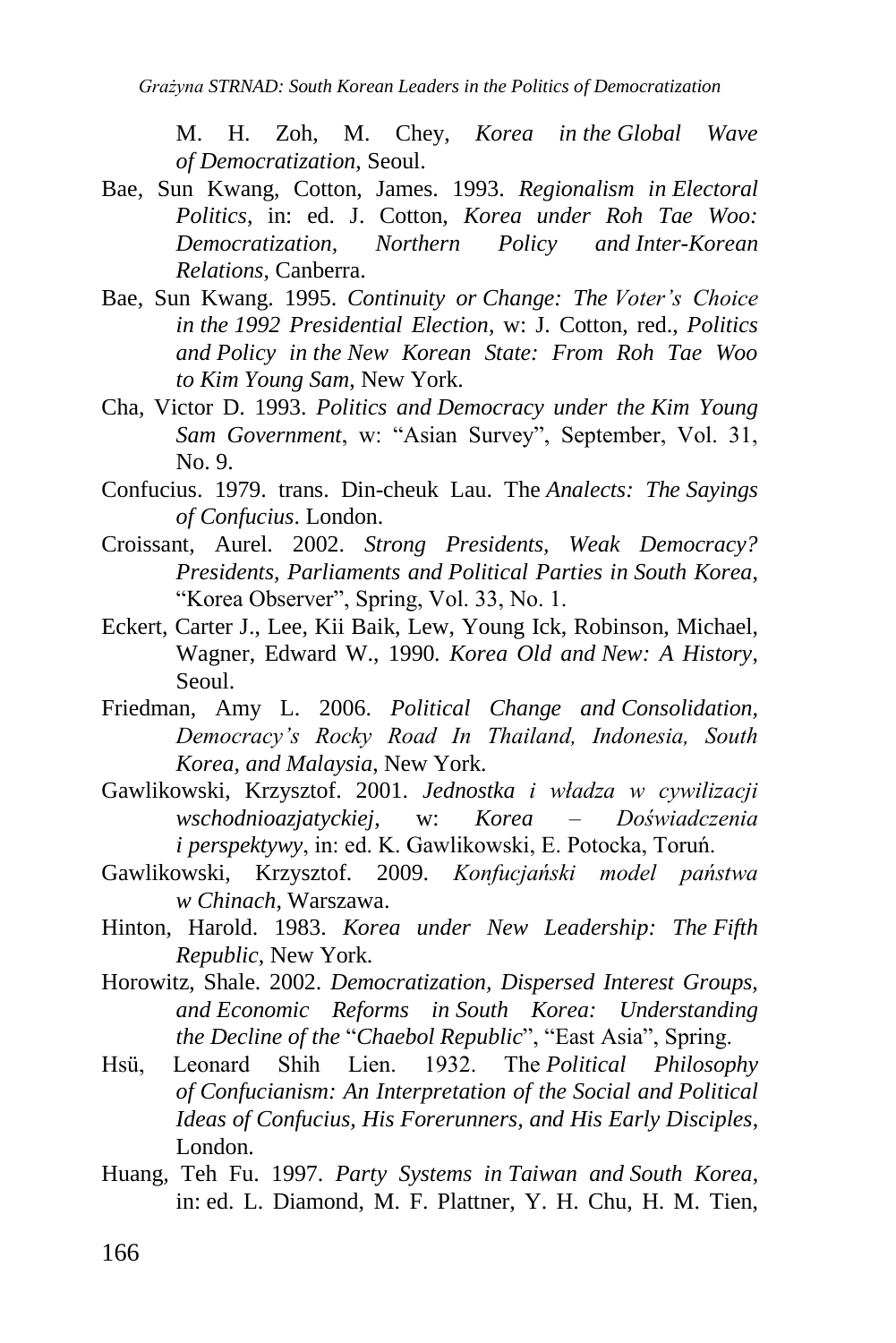*Consolidating the Third Wave Democracies: Themes and Perspectives*, Baltimore, MD & London.

- Im, Hyug Baeg. 1997. *Politics of Democratic Transition from Authoritarian Rule in South Korea*, in: ed. S. Y. Choi, *Democracy in Korea: Its Ideals and Realities*, Seoul 1997.
- Im, Hyug Baeg. 2000. *South Korean Democratic Consolidation in Comparative Perspective*, in: ed. L. Diamond, B. K. Kim, *Consolidating Democracy in South Korea*, Boulder, CO & London.
- Kang, David C. 2003. *Regional Politics and Democratic Consolidation in Korea*, w: S. S. Kim, *Korea's Democratization*, Cambridge & New York.
- Kihl, Young Whan. 1995. *Democratization and Foreign Policy*, in: ed. J. Cotton, *Politics and Policy in the New Korean State: From Roh Tae Woo to Kim Young Sam*, New York.
- Kihl, Young Whan. 1997. The *Legacy of Confucian Culture an South Korean Politics and Economics: An Interpretation*, in: ed. S. Y. Choi, *Democracy in Korea: Its Ideals and Realities*, Seoul.
- Kim Sunhyuk. 2000. The *Politics of Democratization in Korea: The Role of Civil Society*, Pittsburgh, PA.
- Kim, Byung Kook. 2000. The *Politics of Crisis and a Crisis of Politics: The Presidency of Kim Dae-Jung*, in: ed. K. D. Oh, *Korea Briefing, 1997-1999. Challenges and Change at the Turn of the Century*, Armonk, NY.
- Kim, Eugene C.I. 1986. *South Korea in 1985: An Eventful Year Amidst Uncertainty*, "Asian Survey", Vol. 16, No. 1.
- Kim, Hak Joon. 1993. *New Political Development with a Vision,*  w: J. Cotton, red., *Korea under Roh Tae Woo: Democratization, Northern Policy and Inter-Korean Relations*, Canberra.
- Kim, Hong Nack. 1993. The *1988 Parliamentary Election in South Korea,* in: ed. J. Cotton, *Korea under Roh Tae Woo: Democratization, Northern Policy and Inter-Korean Relations*, Canberra.
- Kim, Yong Ho. 1994. *Party Politics and the Process of Democratization in Korea*, in: ed. D. C. Shin, M. H. Zoh, M. Chey, *Korea in the Global Wave of Democratization*, Seoul.
- Koh, Byung Chul. 1985. The *1985 Parliamentary Election in South Korea*, "Asian Survey", September 1985, Vol. 25, No. 9.